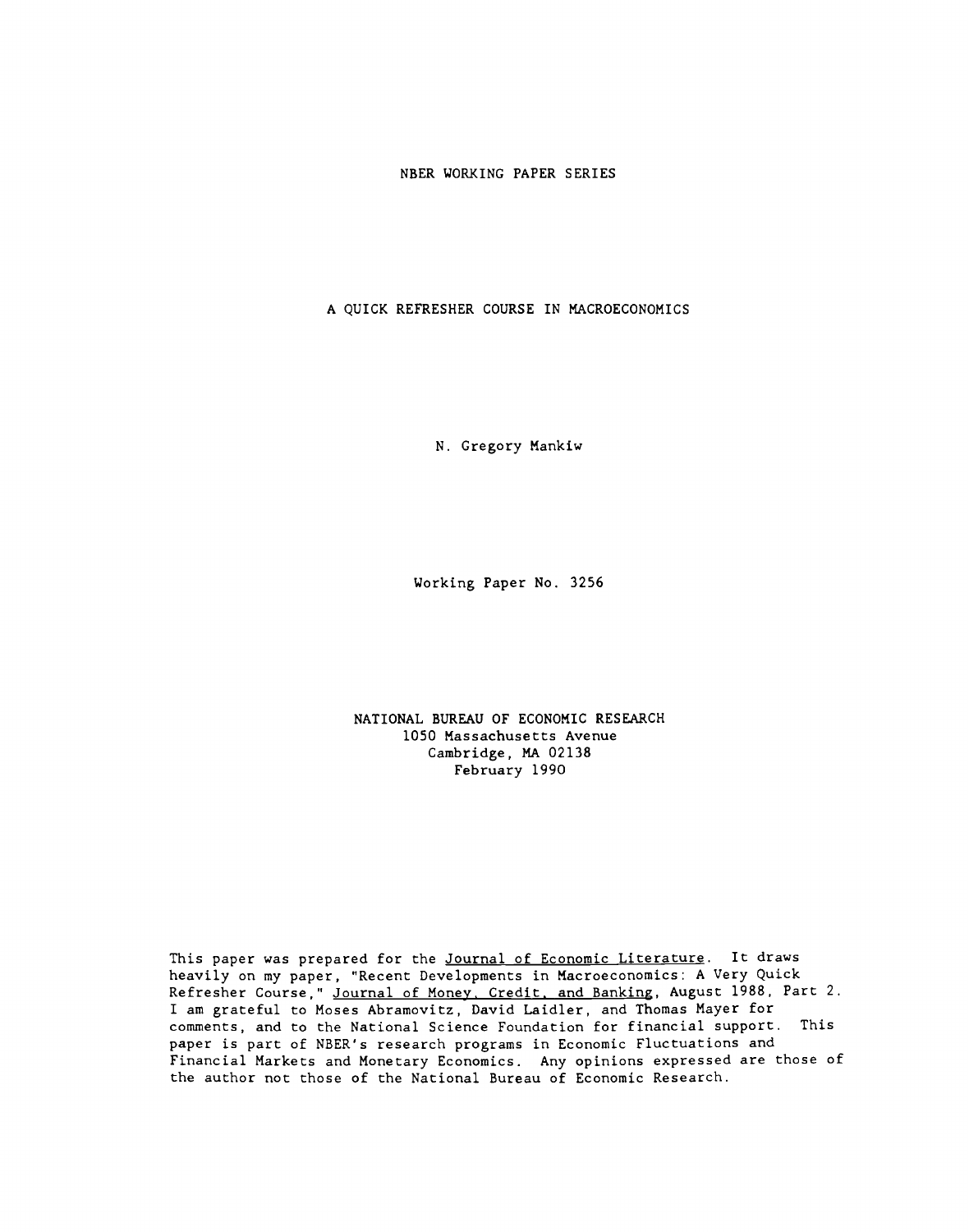NBER Working Paper #3256 February 1990

A QUICK REFRESHER COURSE IN MACROECONOMICS

#### ABSTRACT

This paper presents a non-technical discussion of some of the important developments in macroeconomics over the past twenty years. It considers three broad catagories of research. First, it discusses how the notion of rational expectations has affected economists' views on the role of economic policy, the debate over rules versus discretion, and empirical work in macroeconomics Second, it discusses various new classical approaches to the business cycle, including imperfect information theories, real business cycle theories, and sectoral shift theories. Third, it discusses various new Keynesian approaches to the business cycle, includes theories based on general disequilibrium, labor contracting, and menu costs.

> N. Gregory Mankiw Harvard University NBER 1050 Massachusetts Avenue Cambridge, MA 02138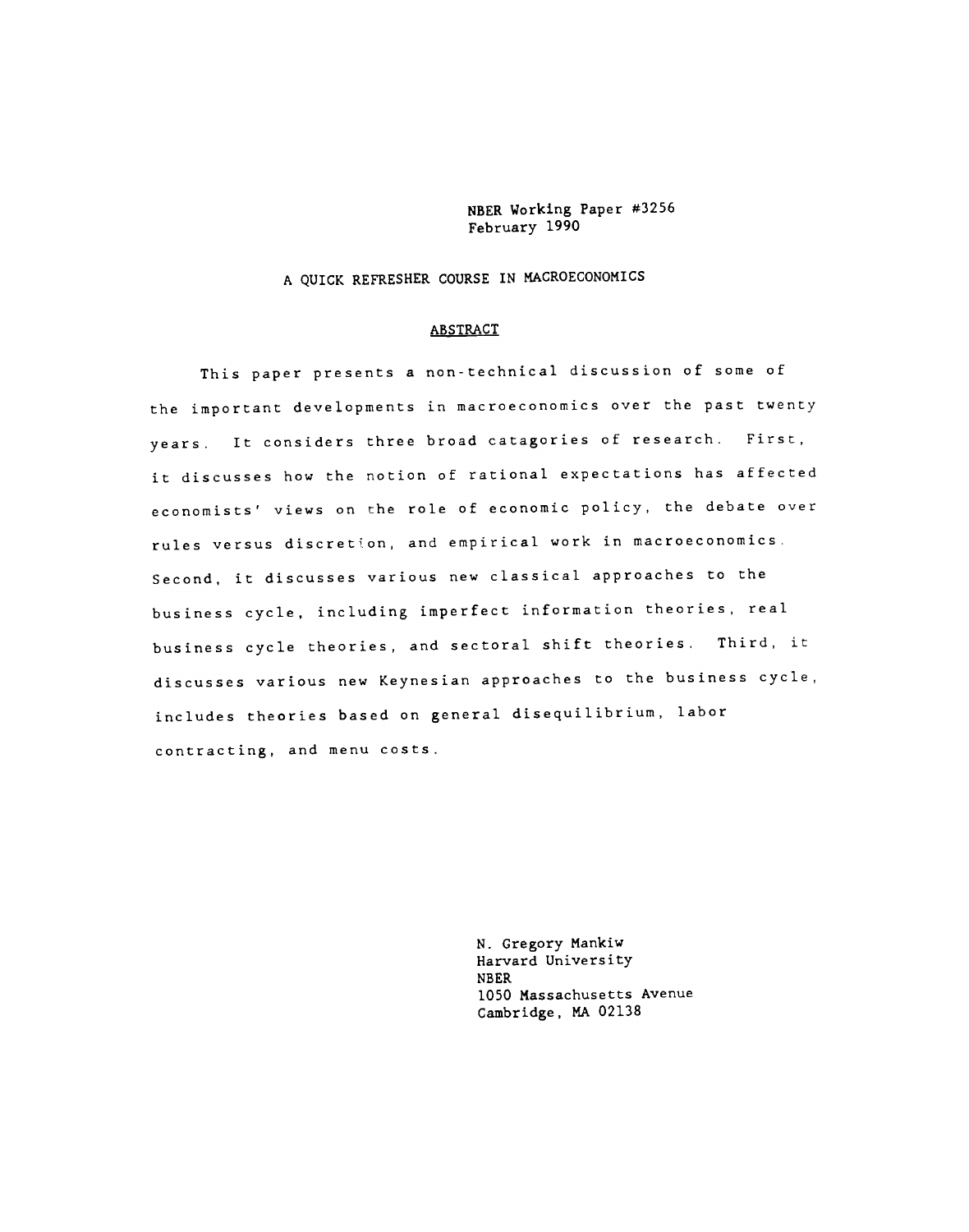#### INTRODUCTION

Twenty years ago, it was easier being a student of macroeconomics. Macroeconomists felt more sure of the answers they gave to questions such as, "What causes output and employment to fluctuate?" and "How should policy respond to these fluctuations?"

At the textbook level, the accepted model of the economy as the IS—LM model. It was little changed from John Hicks's (1937) interpretation of John Maynard Keynes's (1936) once revolutionary vision of the economy. Because the IS—LM model took the price level as given, a PLlips curve of some sort was appended to explain the adjustment of prices. Some thought the Phillips curve had the natural rate property, implying that the economy was self—correcting in the long run.

At the more applied level, this consensus was embodied in the large-scale macroeconometric models, such as the MIT-Penn-Social Science Research Council (MPS) model. The job of refining these models generated many dissertations. Private and public decision—makers confidently used the models to forecast important economic time series and to evaluate the effects of alternative macroeconomic policies.

Today, macroeconomists are much less sure of their answers. The IS-LM model rarely finds its way into scholarly journals; some economists view the model as a relic of a bygone age and no longer bother to teach it. The large-scale macroeconometric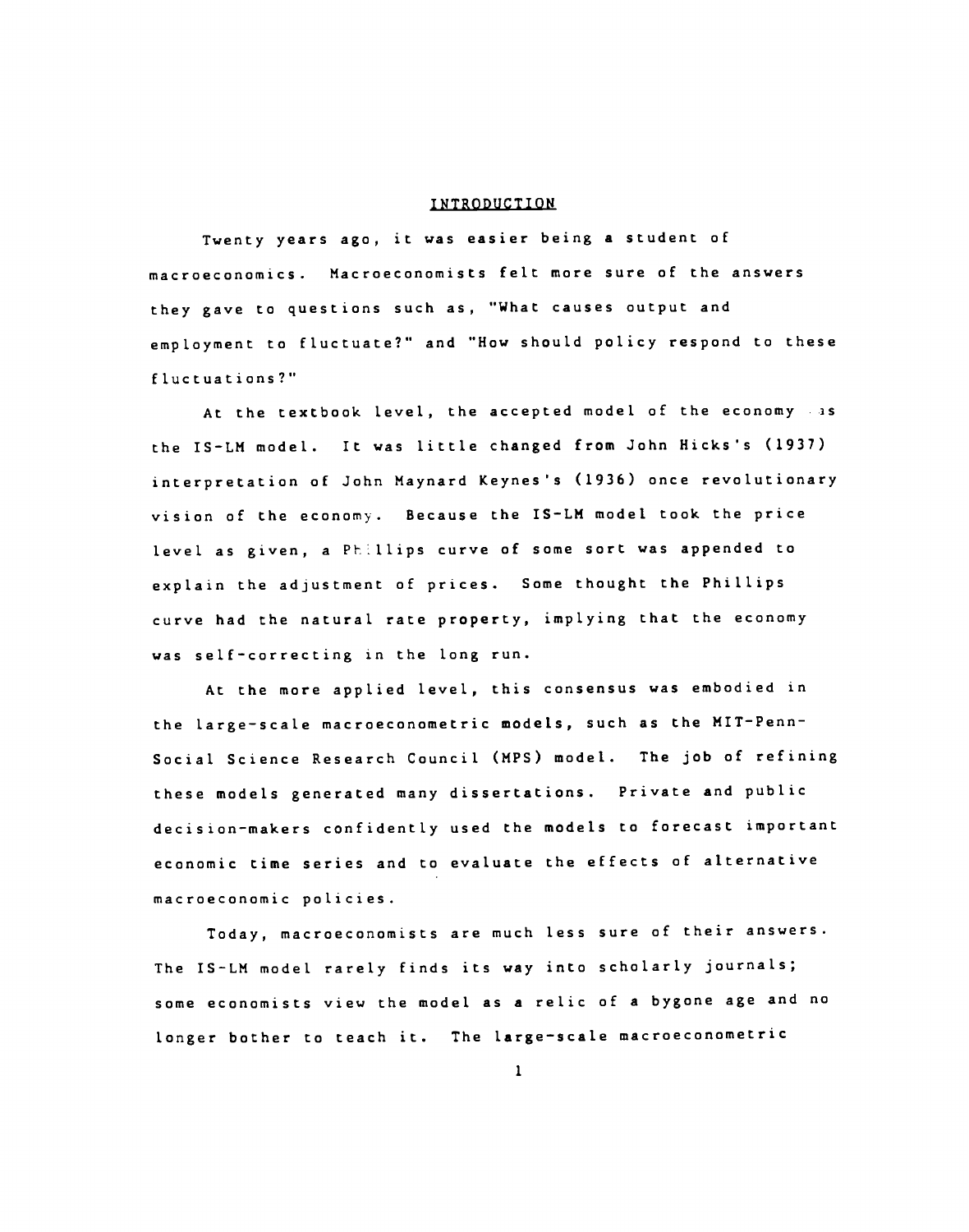models are mentioned only occasionally at academic conferences, often with derision. A graduate student today is unlikely to devote his dissertation to improving some small sector of the MPS model.

In contrast to this radical change in the way academic macroeconomists view their field of study, applied macroeconomists have not substantially changed the way they analyze the economy. The IS—LM model, augmented by the Phillips curve, continues to provide the best way to interpret discussions of economic policy in the press and among policy—makers. Economists in business and government continue to use the large scale macroeconometric models for forecasting and policy analysis. The theoretical developments of the past twenty years have had relatively little impact on applied macroeconomics.

Why is there such a great disparity between academic and applied macroeconomics? The view of some academics is that practitioners have simply fallen behind the state of the art, that they continue to use obsolete models because they have not kept up with the quickly advancing field. Yet this self—serving view is suspect, for it violates a fundamental property of economic equilibrium: it assumes a profit opportunity remains unexploited. If recent developments in macroeconomics were useful for applied work, they should have been adopted. The observation that recent developments have had little impact on applied macroeconomics creates at least the presumption that these developments are of little use to applied macroeconomists.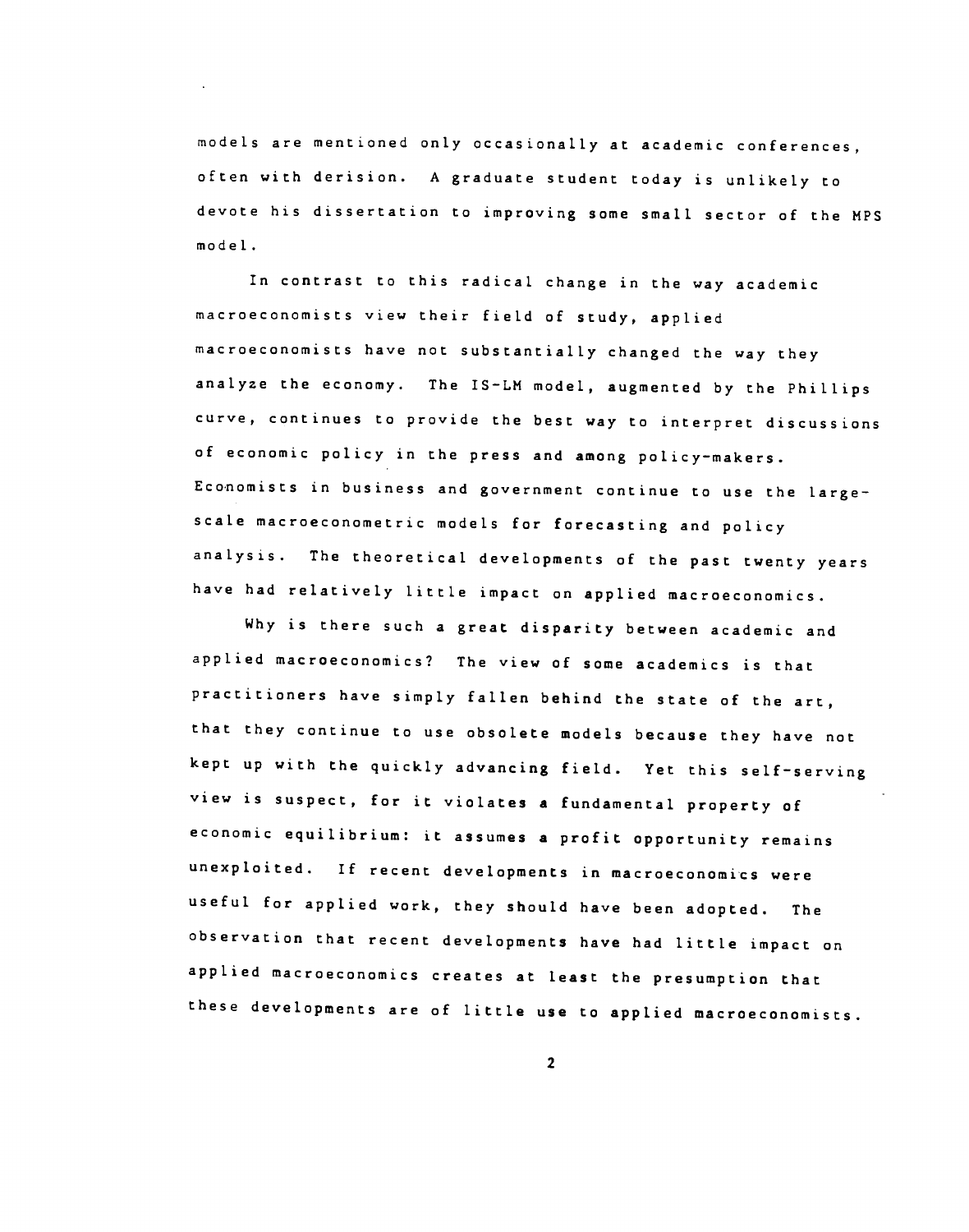One might be tempted to conclude that, because the macroeconomic research of the past twenty years has had little impact on applied economists, the research has no value. Yet this conclusion also is unwarranted. The past twenty years have been a fertile time for macroeconomics. Recent developments have just not been of the sort that can be quickly adopted by applied economists.

#### A Parable for Macroeconomics

A tale from the history of science is helpful for understanding the current state of macroeconomics. Because I am not an historian of science, I cannot vouch for its accuracy. But regardless of whether it is true in detail, the story serves nicely as a parable for macroeconomics today.

Approximately five centuries ago, Nicholas Copernicus suggested that the sun, rather than the earth, is the center of the planetary system. At the time, he mistakenly thought that the planets followed circular orbits; we now know that these orbits are actually elliptical. Compared to the then prevailing geocentric system of Ptolemy, the original Copernican system was more elegant and, ultimately, it proved more useful. But at the time it was proposed and for many years thereafter, the Copernican system did not work as well as the Ptolemaic system. For predicting the positions of the planets, the Ptolemaic system was superior.

Now imagine yourself, alternatively, as an academic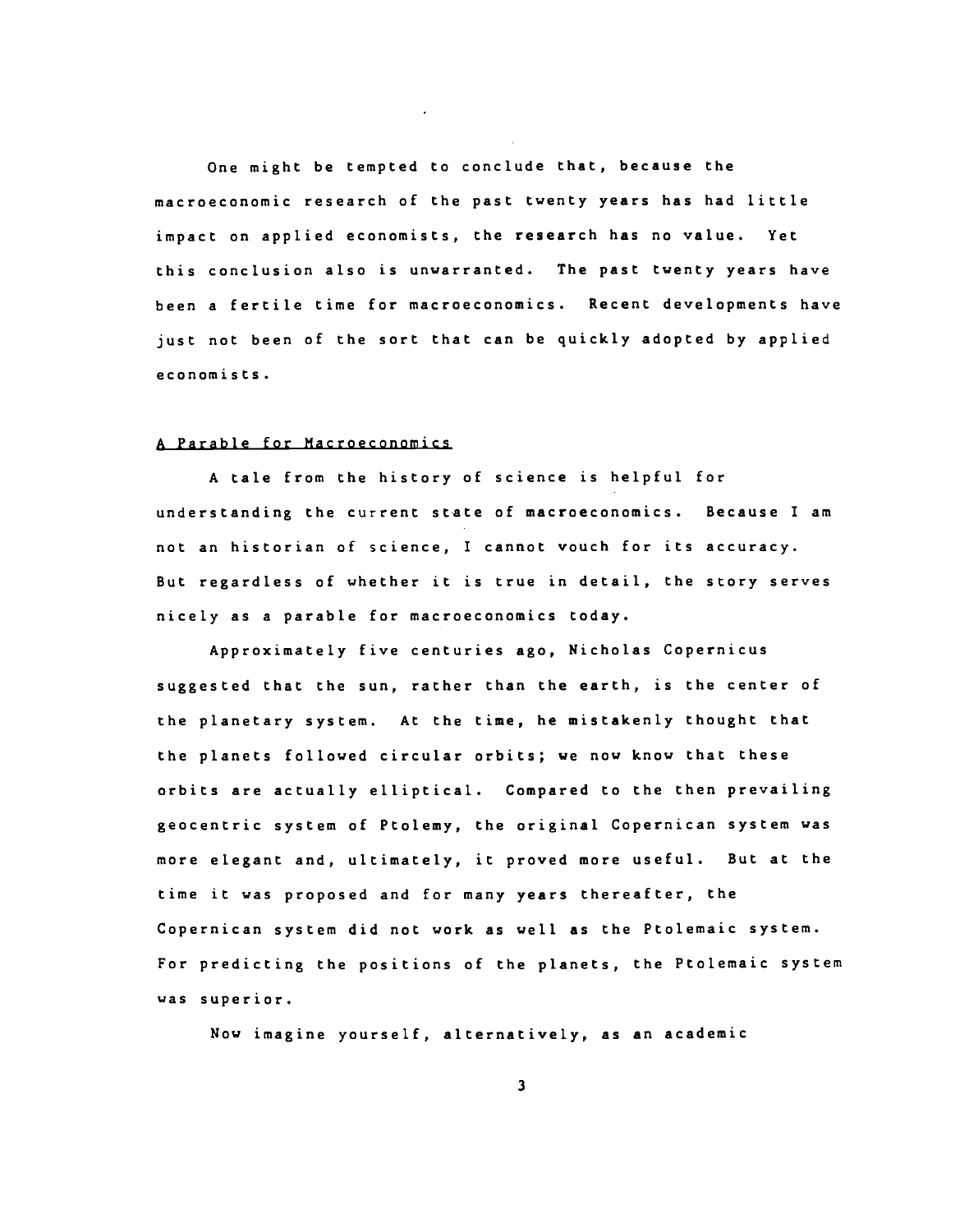astronomer and as an applied astronomer when Copernicus first published. If you had been an academic astronomer, you would have devoted your research to improving the Copernican system. The Copernican system held out the greater promise for understanding the movements of the planets in a simple and intellectually satisfying way.

 $\ddot{\phantom{a}}$ 

Yet if you had been an applied astronomer, you would have continued to use the Ptolemaic system. It would have been foolhardy to navigate your ship by the more promising yet less accurate Copernican system. Given the state of knowledge immediately after Copernicus, a functional separation between academic and applied astronomers was reasonable and, indeed, optimal.

In this paper I survey some of the recent developments in macroeconomics. My intended audience includes those applied economists in business and government who often view recent research with a combination of amusement, puzzlement, and disdain. My goal is not to proselytize. Rather, it is to show how several recent developments point the way toward a better understanding of the economy, just as Copernicus's suggestion of the heliocentric system pointed the way toward a better understanding of planetary motion. Yet just as Copernicus did not see his vision fully realized in his lifetime, we should not expect these recent developments, no matter how promising, to be of great practical use in the near future. In the long run, however, many of these developments will profoundly change the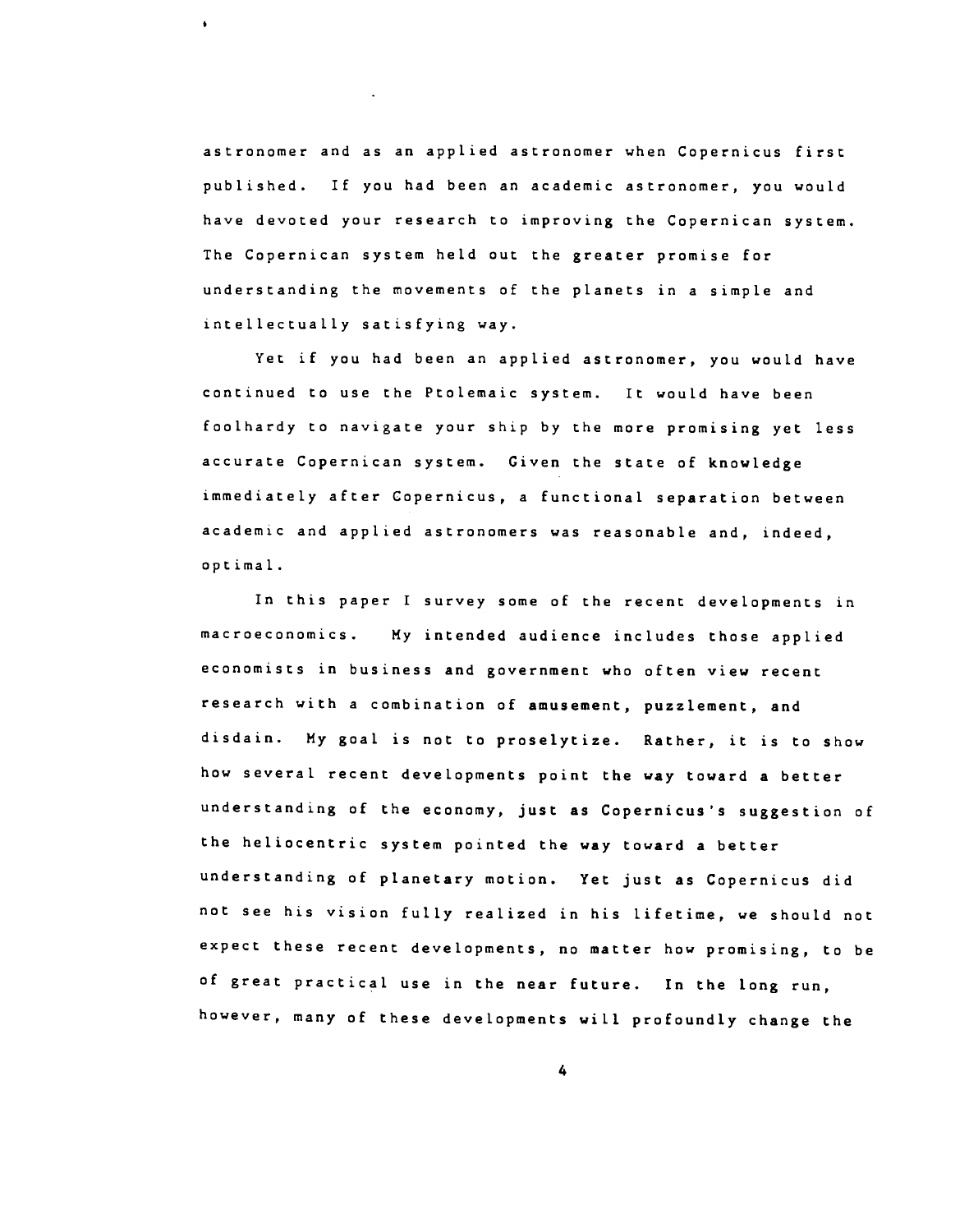way all economists think about the economy and economic policy.

#### The Breakdown of the Consensus

The consensus in macroeconomics that prevailed until the early 1970s faltered because of two flaws, one empirical and one theoretical. The empirical flaw was that the consensus view could not adequately cope with the rising rates of inflation and unemployment experienced during the 1970s. The theoretical flaw was that the consensus view left a chasm between microeconomjc principles and macroeconomic practice that was too great to be intellectually satisfying.

These two flaws came together most dramatically and most profoundly in the famous prediction of Milton Friedman (1968) and Edmund Phelps (1968). According to the unadorned Phillips curve, one could achieve and maintain a permanently low level of unemployment merely by tolerating a permanently high level of inflation. In the late 1960s, when the consensus view was still in its heyday, Friedman and Phelps argued from microeconomic principles that this empirical relationship between inflation and unemployment would break down if policy—makers tried to exploit it. They reasoned that the equilibrium, or natural, rate of unemployment should depend on labor supply, labor demand, optimal search times, and other microeconomic considerations, not on the average rate of money growth. Subsequent events proved Friedman and Phelps correct: inflation rose without a permanent reduction in unemployment.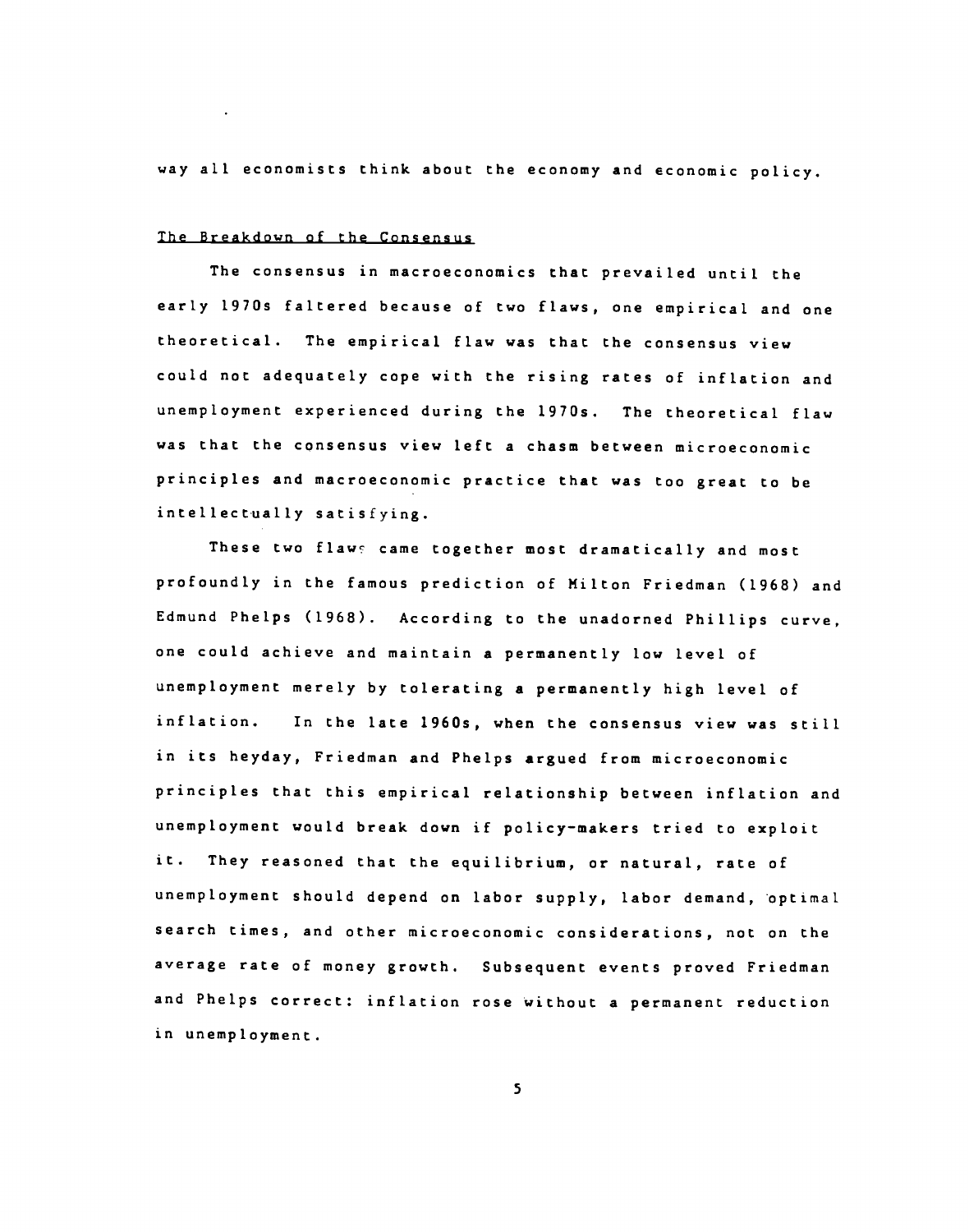The breakdown of the Phillips curve and the prescience of Friedman and Phelps made macroeconomists ready for Robert Lucas's (1976) more comprehensive attack on the consensus view. Lucas contended that many of the empirical relations that make up the large—scale macroeconometric models were no better founded on microeconomic principles than was the Phillips curve. In particular, the decisions that determine most macroeconomic variables, such as consumption and investment, depend crucially on expectations of the future course of the economy. Macroeconometric models treated expectations in a cavalier way, most often by resorting to plausible but arbitrary proxies. Lucas pointed out that most policy interventions change the way individuals form expectations about the future. Yet the proxies for expectations used in the macroeconometric models failed to take account of this change in expectation formation. Lucas concluded, therefore, that these models should not be used to evaluate the impact of alternative policies.

The "Lucas critique' became the rallying cry for those young turks intent on destroying the consensus. Defenders of the consensus argued that users of macroeconometric models were already aware of the problem Lucas defined so forcefully, that the models were nonetheless informative if used with care and judgement, and that the Lucas critique was right in principle but not important in practice. These defenses were not heeded.

As I have mentioned, the consensus in macroeconomics broke down because of two flaws. Both were crucial. Neither the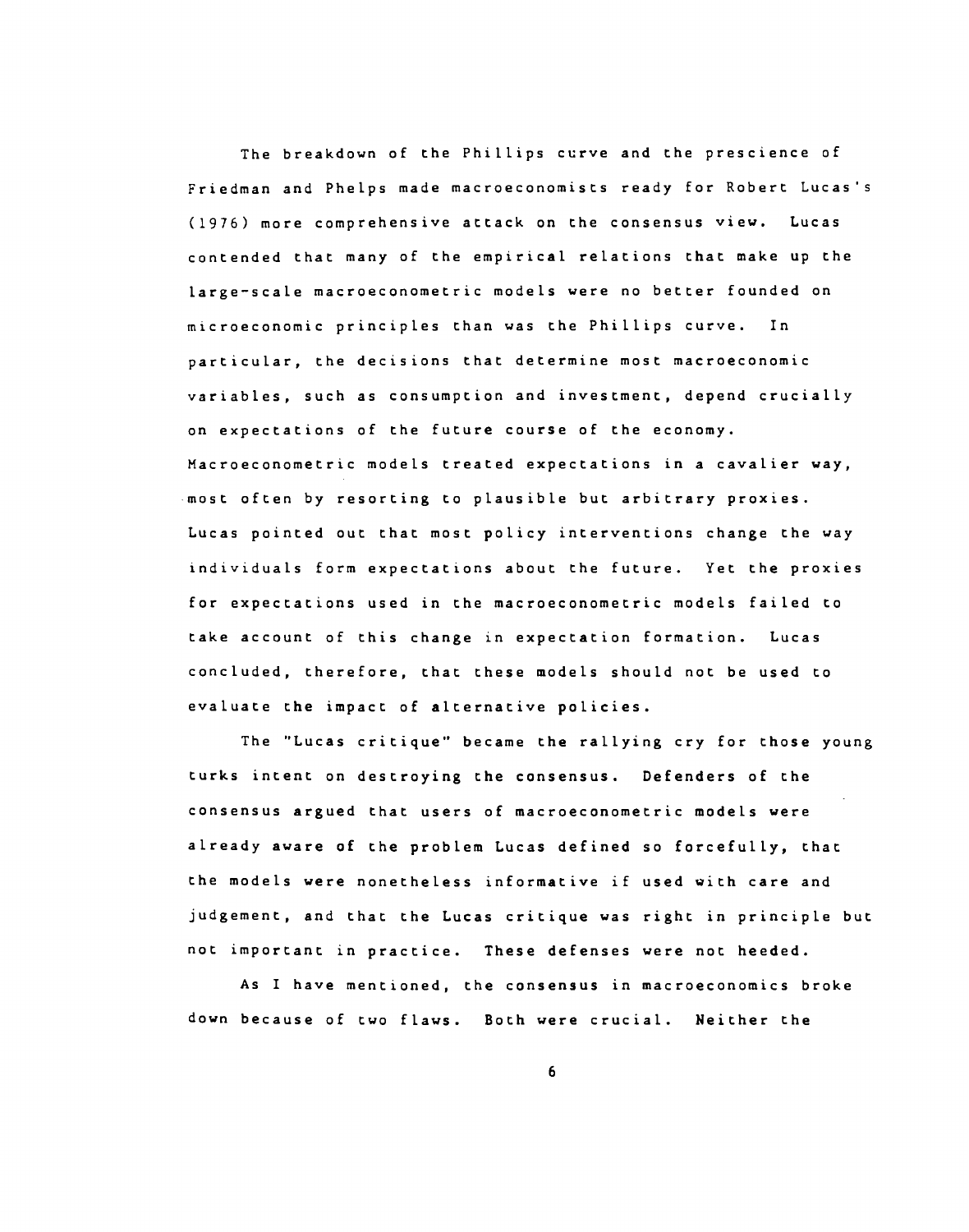empirical flaw nor the theoretical flaw was, by itself, sufficient to cause the breakdown. As an exercise in intellectual history, it is instructive to consider two counterfactuals.

Suppose the macroeconometric models had failed to explain the events of the 1970s, but macroeconomists had felt confident in the theoretical underpinning of these models. Undoubtedly the events could have been explained away. As defenders of the consensus view often assert, much of the stagflationary 1970s can be attributed to the OPEC supply shocks. The remainder could always have been attributed to a few large residuals. Heteroskedasticity has never been a reason to throw out an otherwise good model.

Alternatively, suppose the macroeconometric models had performed wonderfully in the 1970s, but that Friedman, Phelps, and Lucas had nevertheless spelled out their inadequate microfoundations. In that case, the feeble foundations would have disturbed only the theoretically obsessive. The prediction of Friedman and Phelps would have been forgotten, even if it had never been put to a test. The Lucas critique might have haunted theoretical eccentrics, but the general response would have been, "If it ain't broke, don't fix it."

As it turned out, however, the macroeconometric models and the consensus view did fail both empirically and theoretically. This failure led to a period of confusion, division, and excitement in macroeconomics which still continues today.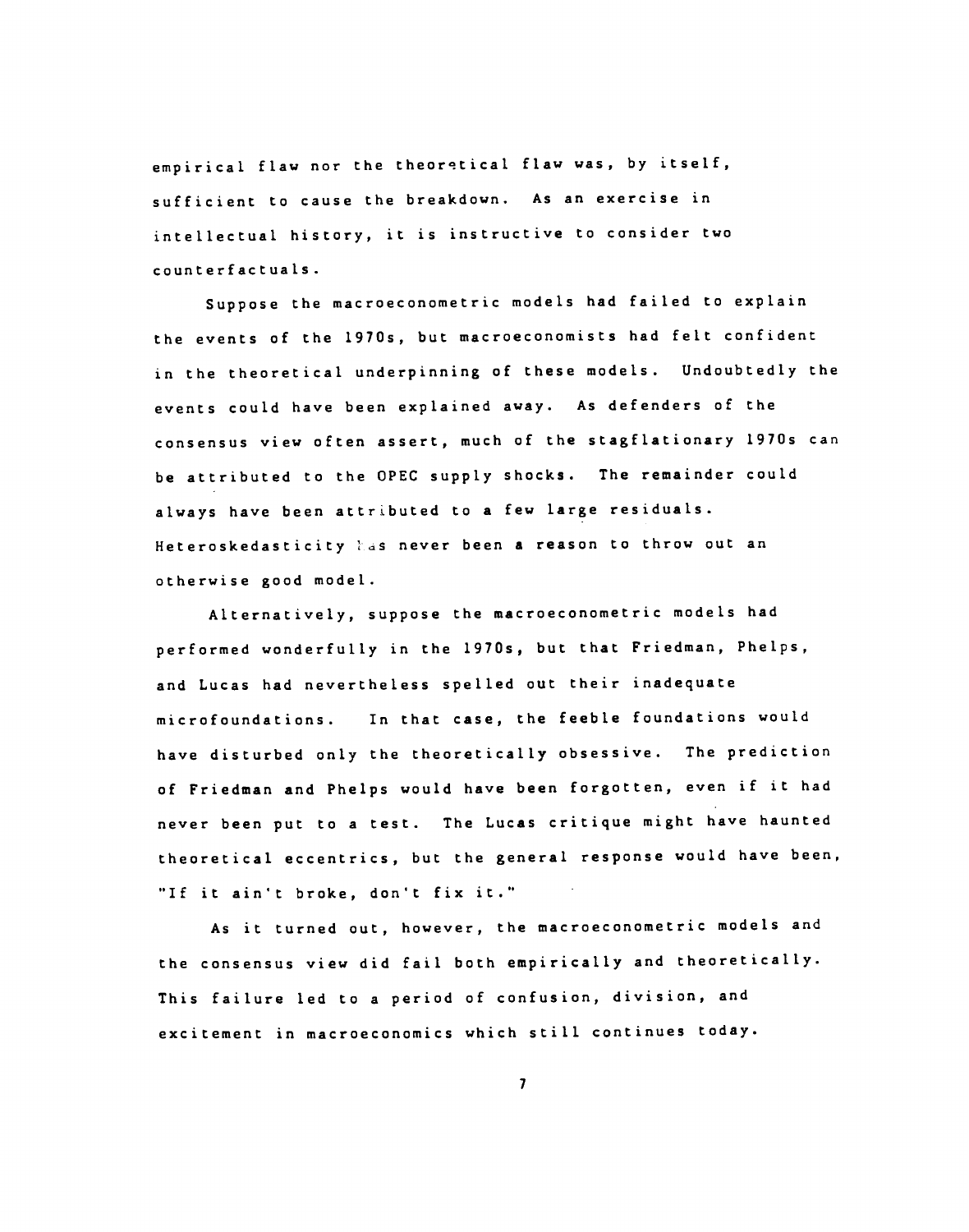#### Directions of Research

Much of the research in macroeconomics during the past twenty years attempts to deal with the problems that caused the breakdown of the consensus. Economists have focused renewed and more intensive effort on building macroeconomics on a firm microeconomic foundation. Very often, the relevance of the research to current economic problems is sacrificed. To macroeconomic practitioners, much of the research must seem esoteric and useless. Indeed, for practical purposes, it is.

Let me divide recent developments in macroeconomics into three catagories. Like most taxonomies of complex phenomena, the one I propose is imperfect. Some developments fall into more than one of the three catagories, and a few fall naturally into none of them. Yet the taxonomy is useful, for it helps in understanding the motivation and goals of the research programs undertaken by many academic macroeconomists in recent years.

One large category of research tries to model expectations in a more satisfactory way than was common twenty years ago. More careful attention to the treatment of expectations can often extract new and surprising implications from standard models. The widespread acceptance of the axiom of rational expectations is perhaps the largest single change in macroeconomics in the past two decades.

A second category of research attempts to explain macroeconomic phenomena using new classical models. These models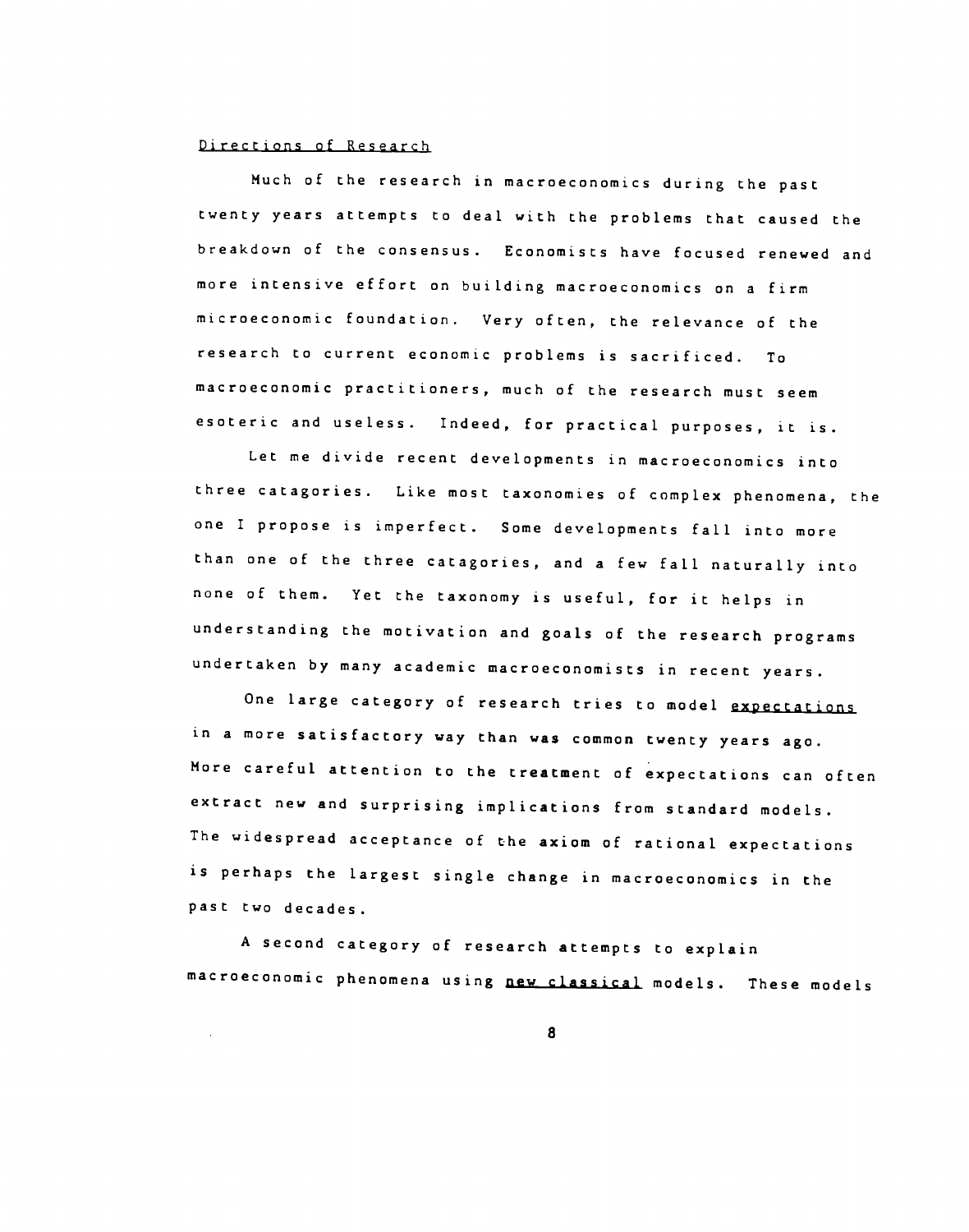maintain the assumption that prices continually adjust to equilibrate supply and demand. Twenty years ago, macroeconomjsts commonly presumed that a non—market—clearing theory of some sort was necessary to explain economic fluctuations. Recent research has shown that market—clearing models have much richer implications than was once thought and are not so easily dismissed.

A third category of research attempts to reconstruct macroeconomics using new Keynesian models. This last category is the most compatible with the textbook model that combines the IS— LM model with a modern Phillips curve. This research can be viewed as attempting to put textbook Keynesian analysis on a firmer microeconomic foundation.

#### EXPECTATIONS

The notion of rational expectations has its roots in John Muth's (1961) brilliant but long-neglected paper. Economists routinely assume that firms rationally maximize profits, and that consumers rationally maximize utility. It would be an act of schizophrenia not to assume that economic agents act rationally when they form their expectations of the future.

Much of the research in macroeconomics since the breakdown of the consensus has explored the assumption of rational expectations. By itself, the assumption of rational expectations has no empirical implication, just as the assumption of utility maximization has no direct empirical implication. Yet together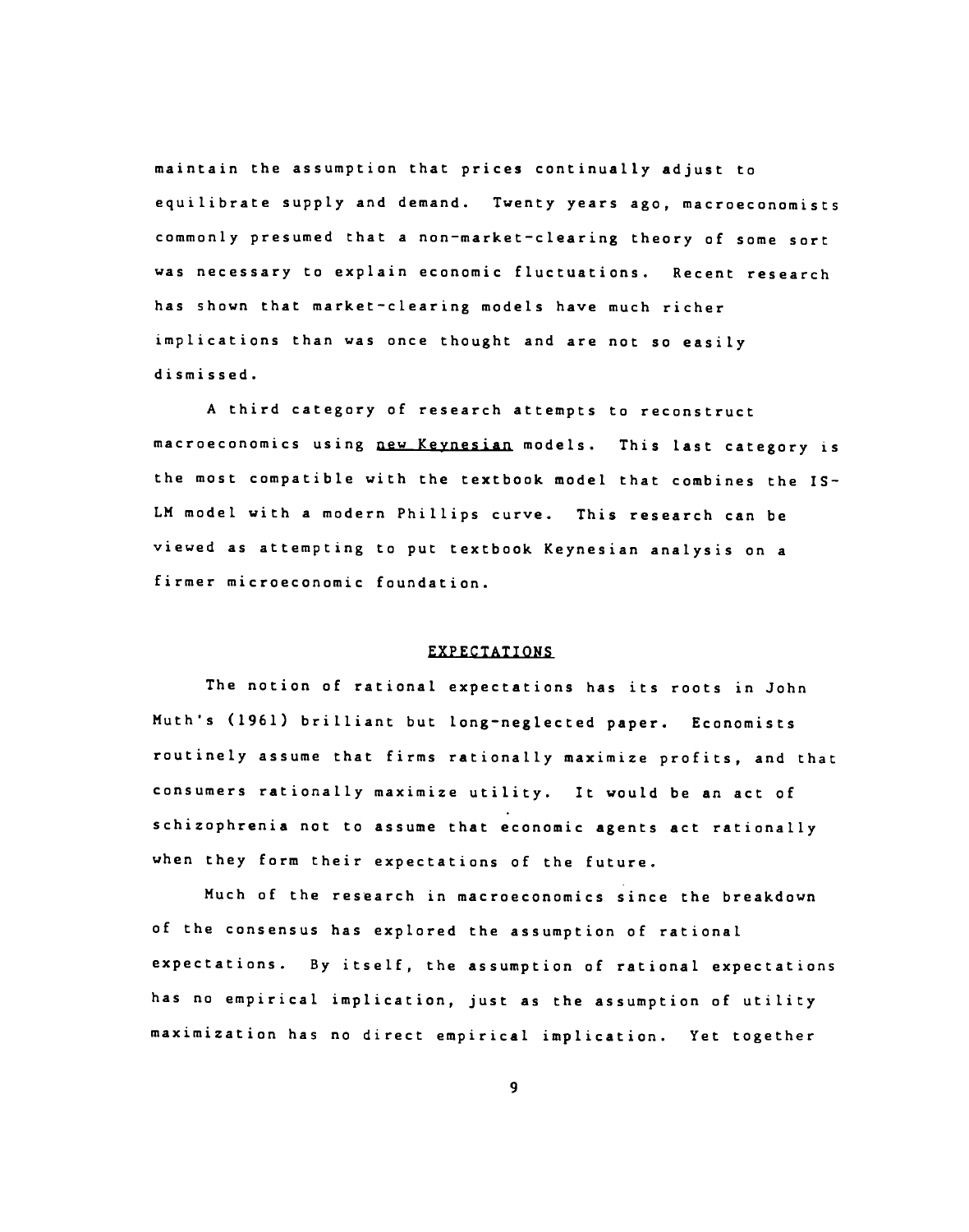with other auxiliary hypotheses, many of which predate the introduction of rational expectations and at the time seemed unobjectionable, the assumption of rational expectations can have profound and startling implications.

#### Policy Irrelevance

One of the earliest and most controversial applications of rational expectations was made by Thomas Sargent and Neil Wallace (1975). They asserted that systematic monetary policy is irrelevant to the path of output and employment. To reach this conclusion, Sargent and Wallace merely applied rational expectations to the expectations—augmented Phillips curve of Friedman and Phelps. This Phillips curve posits that inflation that is expected does not influence unemployment, but that unexpected inflation temporarily lowers unemployment below its natural rate. The assumption of rational expectations, however, implies that people cannot be surprised by events that occur systematically or by policies that are applied in a uniform and consistent fashion. Sargent and Wallace reasoned that systematic monetary policy can generate only inflation that is expected; it cannot produce unexpected inflation and therefore cannot affect unemployment. If correct as a description of the world, this result would render ineffective policy rules such as "Increase money growth when the economy looks like it is going into a recession."

Much confusion once prevailed over the meaning of the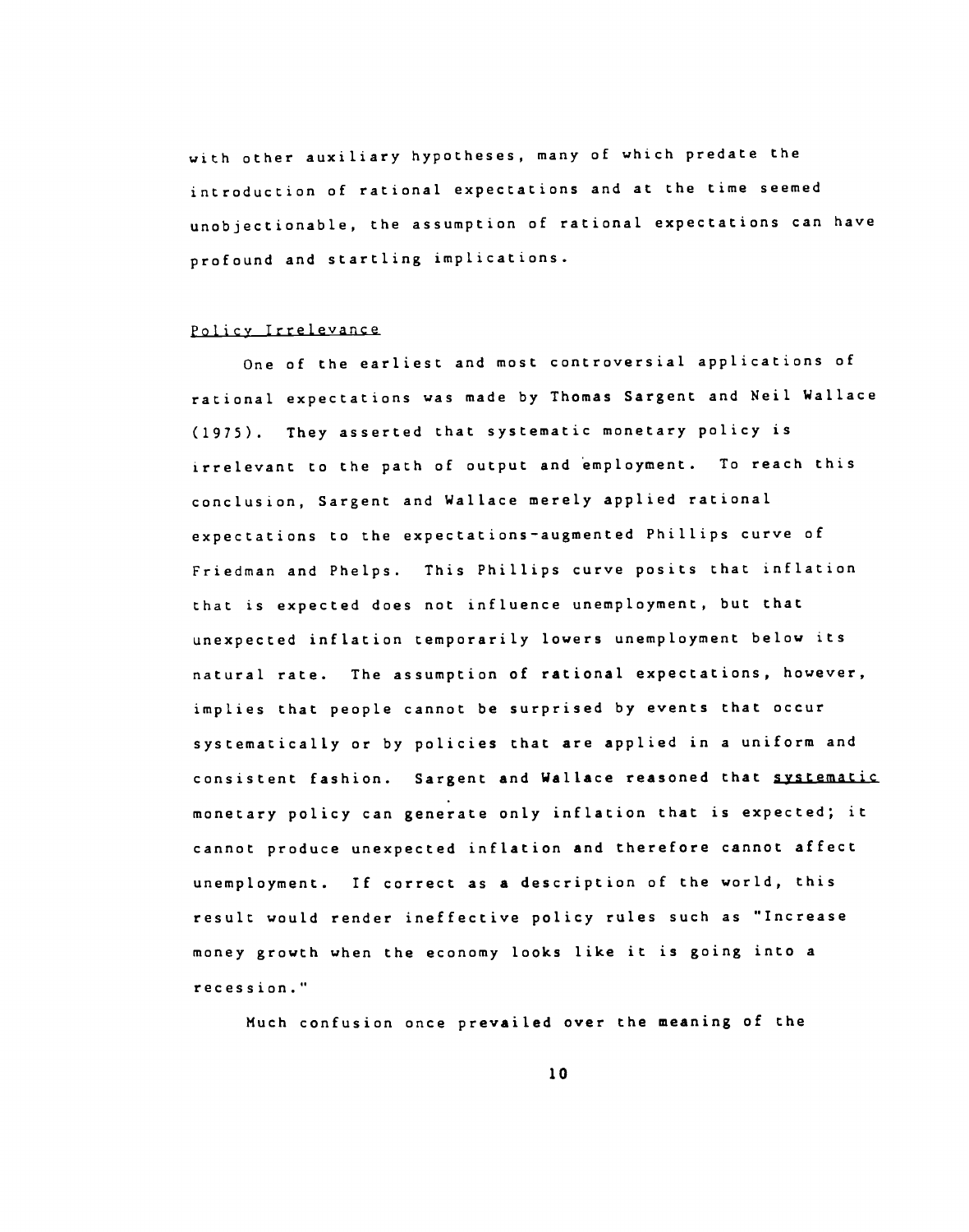Sargent—Wallace result. Policy irrelevance was sometimes said to be the implication of rational expectations per se. We now know that rational expectations is not the issue at all. As Stanley Fischer (1977) showed, it is entirely possible to construct models with rational expectations in which systematic monetary policy can stabilize the economy. Fischer's model, in which sticky wages play a crucial role, produces Keynesian policy prescriptions, despite the presence of rational expectations.

The Sargent—Wallace paper was important not because of its substantive result of policy irrelevance, but because it helped familiarize macroeconomists with the use of rational expectations. It showed that models could be solved without invoking arbitrary proxies for expectations, and that the solution with rational expectations could look very different from the more conventional solution. The paper by Sargent and Wallace was one of the earliest applying rational expectations to macroeconomic theory, and it illustrated vividly the potential importance of that application.

Once the attention of macroeconomists turned to the central role of expectations, many questions took on a new appearance. Rethinking macroeconomic theory to take into account how private decision—makers form expectations appropriate to their environment became a major job for academic macroeconomists. It replaced work on the large—scale macroeconometric models as the primary focus of research.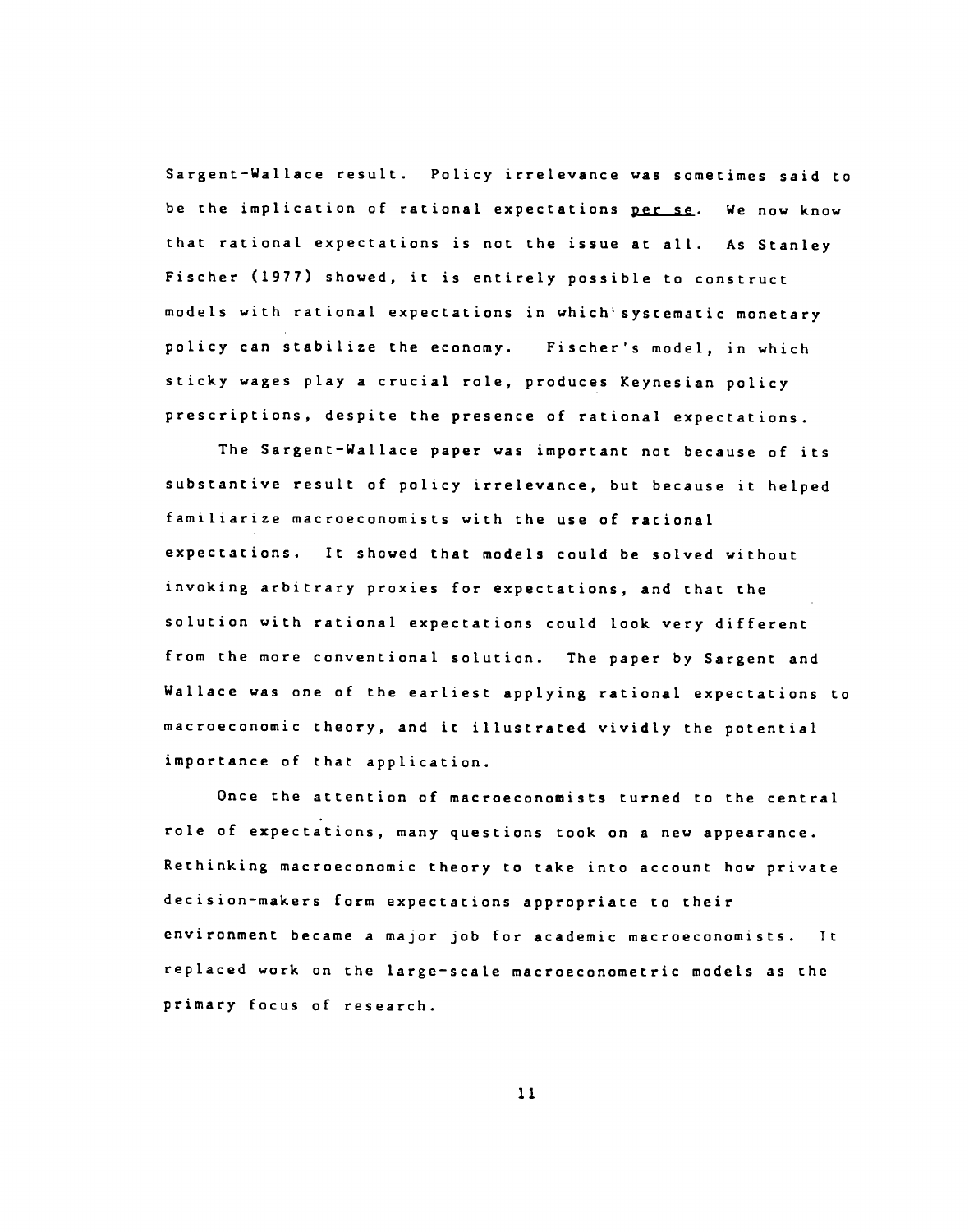# Rules versus Discretion

Of the many questions that have been reexamined, perhaps the most important is whether public policy should be conducted by rule or by discretion. Various authors have provided a new and often persuasive reason to be skeptical about discretionary policy when the outcome depends on the expectations of private decision-makers (Finn Kydland and Edward Prescott 1977, Guillermo Calvo 1978, Fischer 1980, Robert Barro and David Gordon 1983).

The argument against discretion is illustrated most simply in an example involving not economics but politics--specifically, public policy about negotiating with terrorists over the release of hostages. The announced policy of the United States and many other nations is that we will not negotiate over hostages. Such an announcement is intended to deter terrorists: if there is nothing to be gained from kidnapping, rational terrorists won't take hostages. But, in fact, terrorists are rational enough to know that once hostages are taken, the announced policy may have little force, and that the temptation to make some concession to obtain the hostages' release may become overwhelming. The only way to deter truly rational terrorists is somehow to take away the discretion of policy—makers and commit them to a rule of never negotiating. If policy—makers were truly unable to make concessions, the inceitive for terrorists to take hostages would be substantially reduced.

The same problem arises less dramatically in the conduct of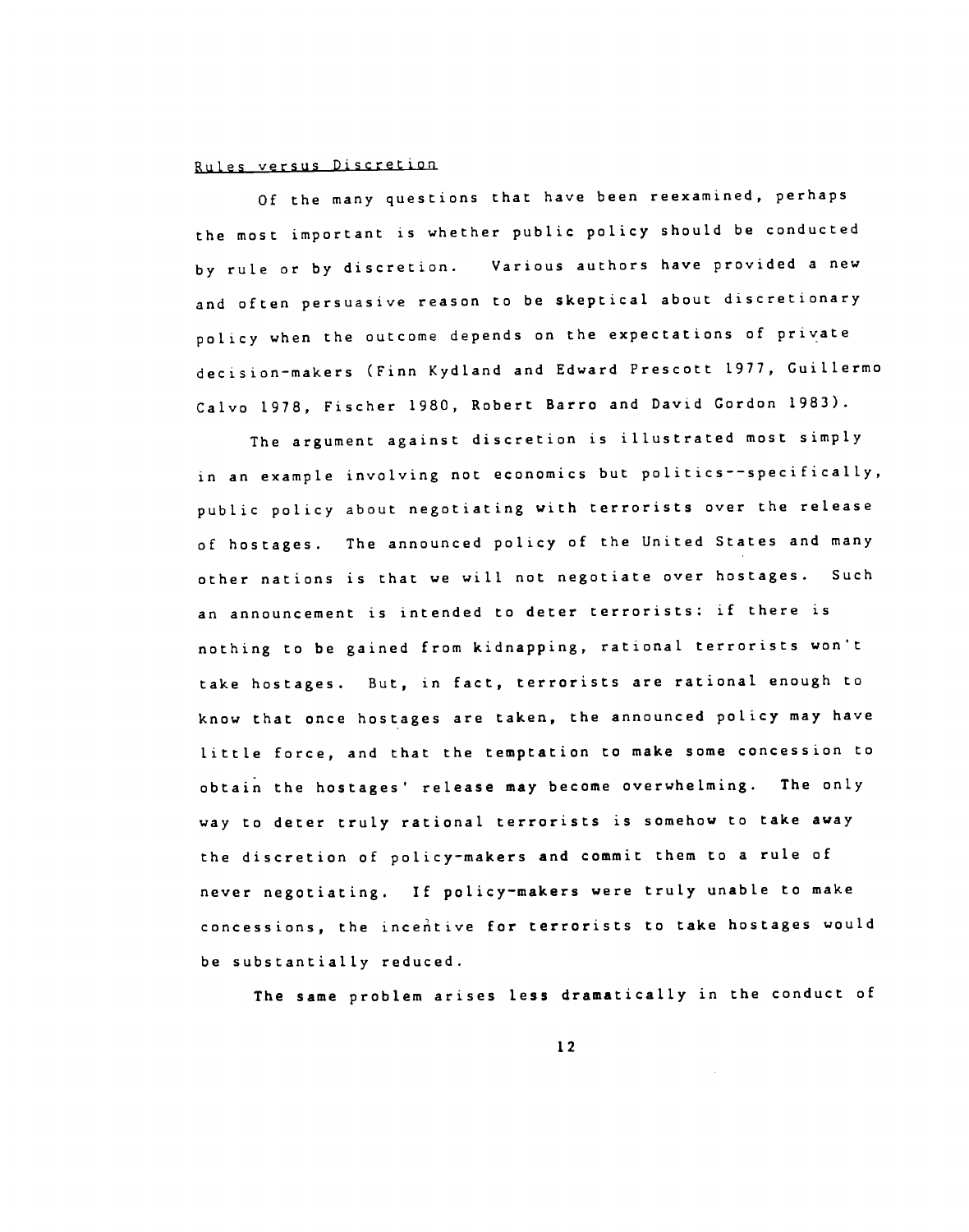monetary policy. Consider the dilemma of a monetary authority concerned about both inflation and unemployment in a world governed by the expectations—augmented Phillips curve of Friedman and Phelps. The authority wants everyone to expect low inflation, so that it will face a favorable tradeoff between inflation and unemployment. But an announcement of a policy of low inflation is not credible. Once expectations are formed, the authority has an incentive to renege on its announcement in order to reduce unemployment. Private economic actors understand the incentive to renege and therefore do not believe the announcement in the first place. Just as a President facing a hostage crisis is sorely tempted to negotiate their release, a monetary authority with discretion is sorely tempted to inflate to reduce unemployment. And just as terrorists discount announced policies of never negotiating, private economic actors discount announced policies of low inflation.

The surprising implication of this analysis is that policymakers can sometimes better achieve their own goals by having their discretion taken away from them. In the case of hostages, there will be fewer hostages taken and fewer hostages killed if governments are bound to follow the seemingly harsh rule of abandoning any hostages that are taken. In the case of monetary policy, there will be lower inflation without higher unemployment if the monetary authority is committed to a policy of zero inflation.

This theory of monetary policy has a trivial but important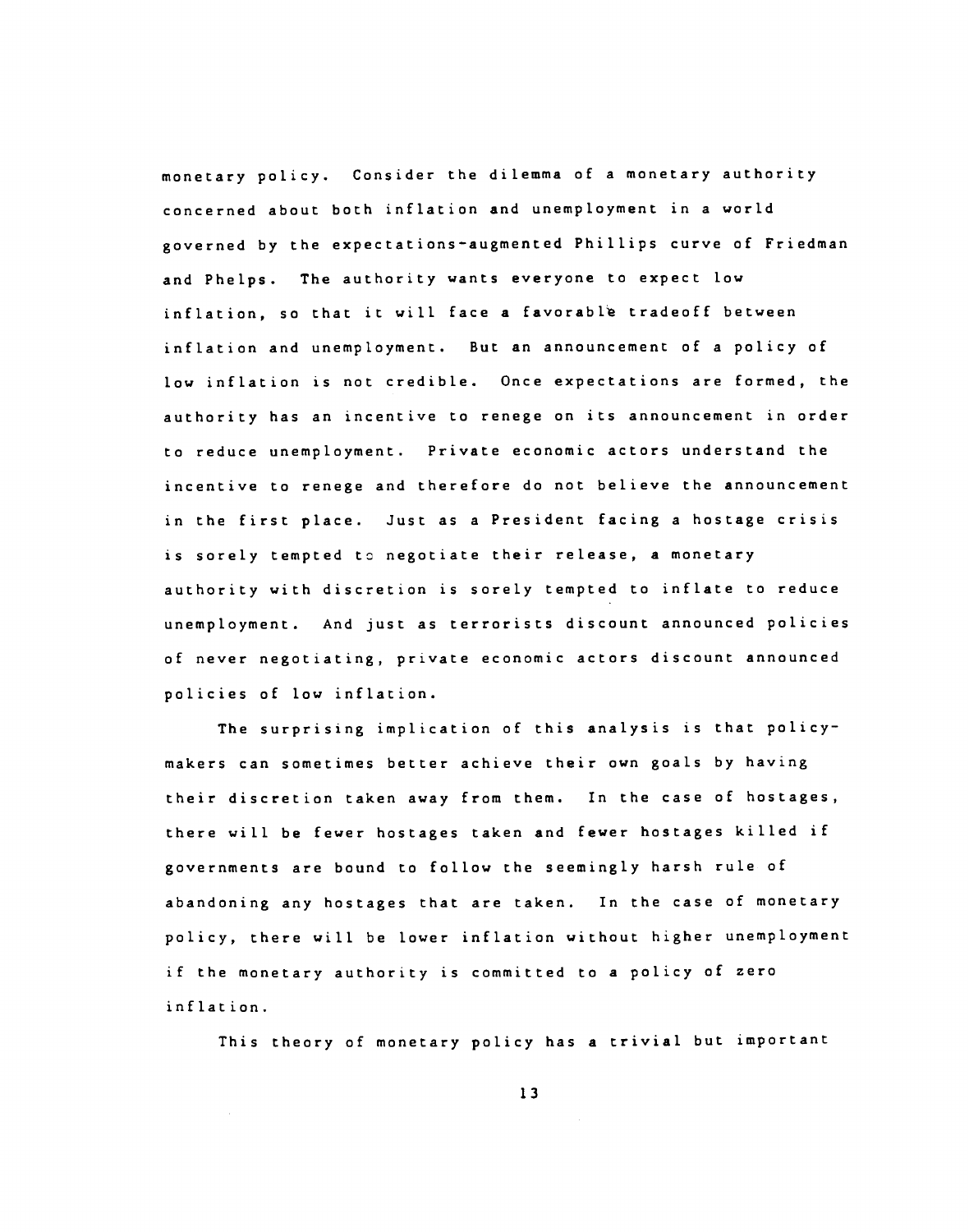corollary. Under one circumstance, a monetary authority with discretion achieves the same outcome as a monetary authority bound to a fixed rule of zero inflation. If the authority dislikes inflation much more than it dislikes unemployment, inflation under discretion is near zero, since the monetary authority has little incentive to inflate. This finding provides some guidance to those who have the job of appointing central bankers. An alternative to imposing a fixed rule is to appoint individuals with a fervent distaste for inflation.

The issue raised here in the context of hostages and monetary policy is more generally called the time inconsistency of optimal policy. It arises in many other contexts. For example, the government may announce that it will not tax capital in order to encourage accumulation; but once the capital is in place, the government may be tempted to renege on its promise because the taxation of existing capital is non-distortionary. As another example, the government may announce that it will prosecute all tax evaders vigorously; but once the taxes have been evaded, the government may be tempted to declare a "tax amnesty" to collect some extra revenue. As a third example, the government may announce that it will give a temporary monopoly to inventors of new products to encourage innovation; but once a product has been invented, the government may be tempted to revoke the patent to eliminate the distortion of monopoly pricing. In each case, rational agents understand the incentive for the government to renege, and this expectation affects their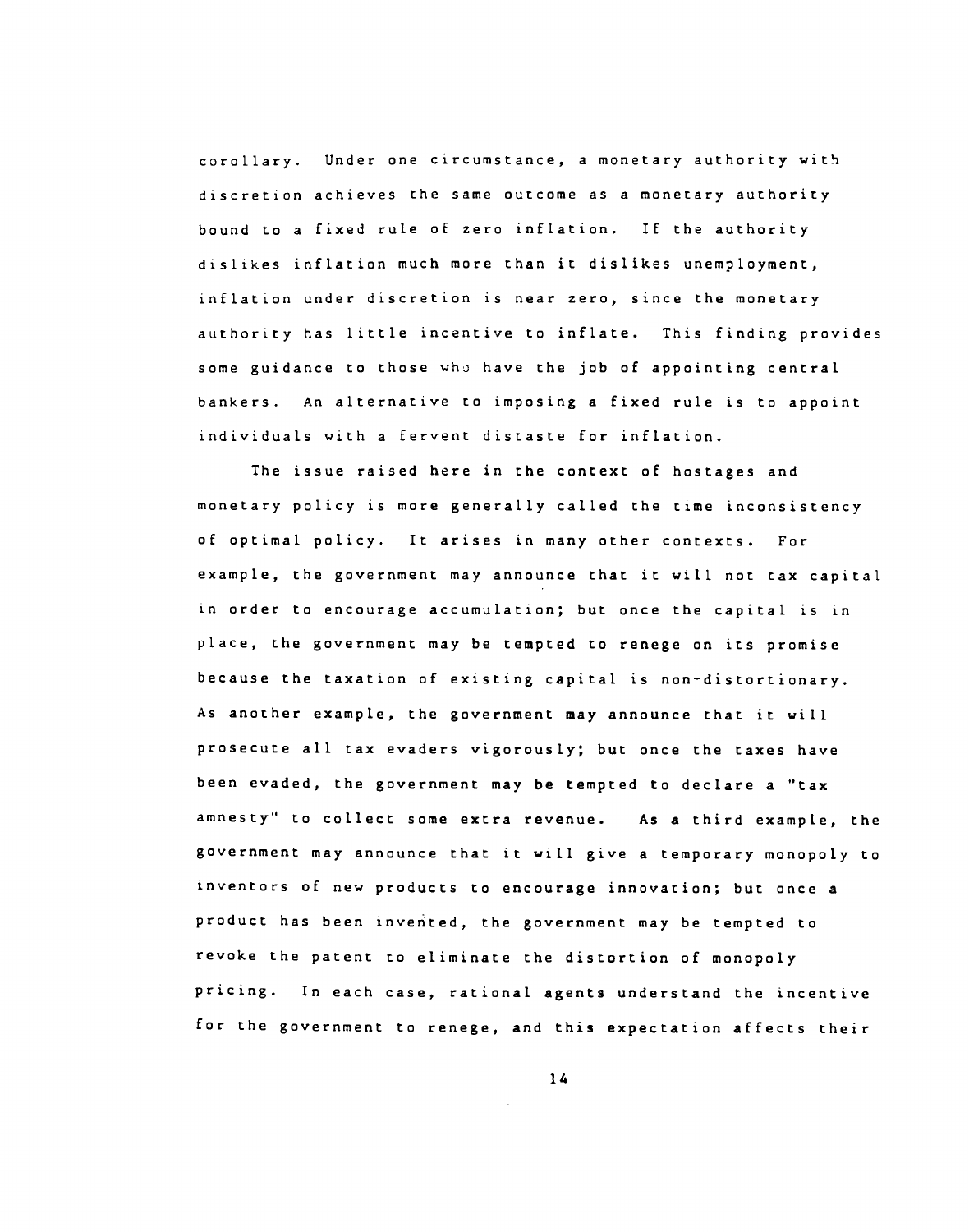behavior. And in each case, the solution is to take away the government's discretionary power by binding it to a fixed policy rule.

#### Rational Expectations in Empirical Work

So far I have been emphasizing developments in macroeconomic theory. But the widespread acceptance of rational expectations as a methodological tenet has also had a profound influence on empirical work. By focusing attention on how economic actors should behave under uncertainty, the rational expectations revolution has changed the way macroeconomists formulate their theories and the way they use data to test them.

An example of a topic that has been extensively reexamined in the light of rational expectations is the permanent income theory of consumption. In a seminal paper, Robert Hall (1978) pointed out a simple and surprising implication of the theory:. changes in consumption should be unpredictable. According to the permanent income theory, consumers facing an intertemporal budget constraint try their best to smooth the path of their consumption over time. As a result, consumption reflects consumers' expectations about their future income; consumption changes only when consumers revise these expectations. If consumers are using all available information optimally, the revisions in their expectations should be unpredictable, and so should changes in their consumption. In essence, Hall applied the logic of the efficient markets hypothesis, which economists have long used to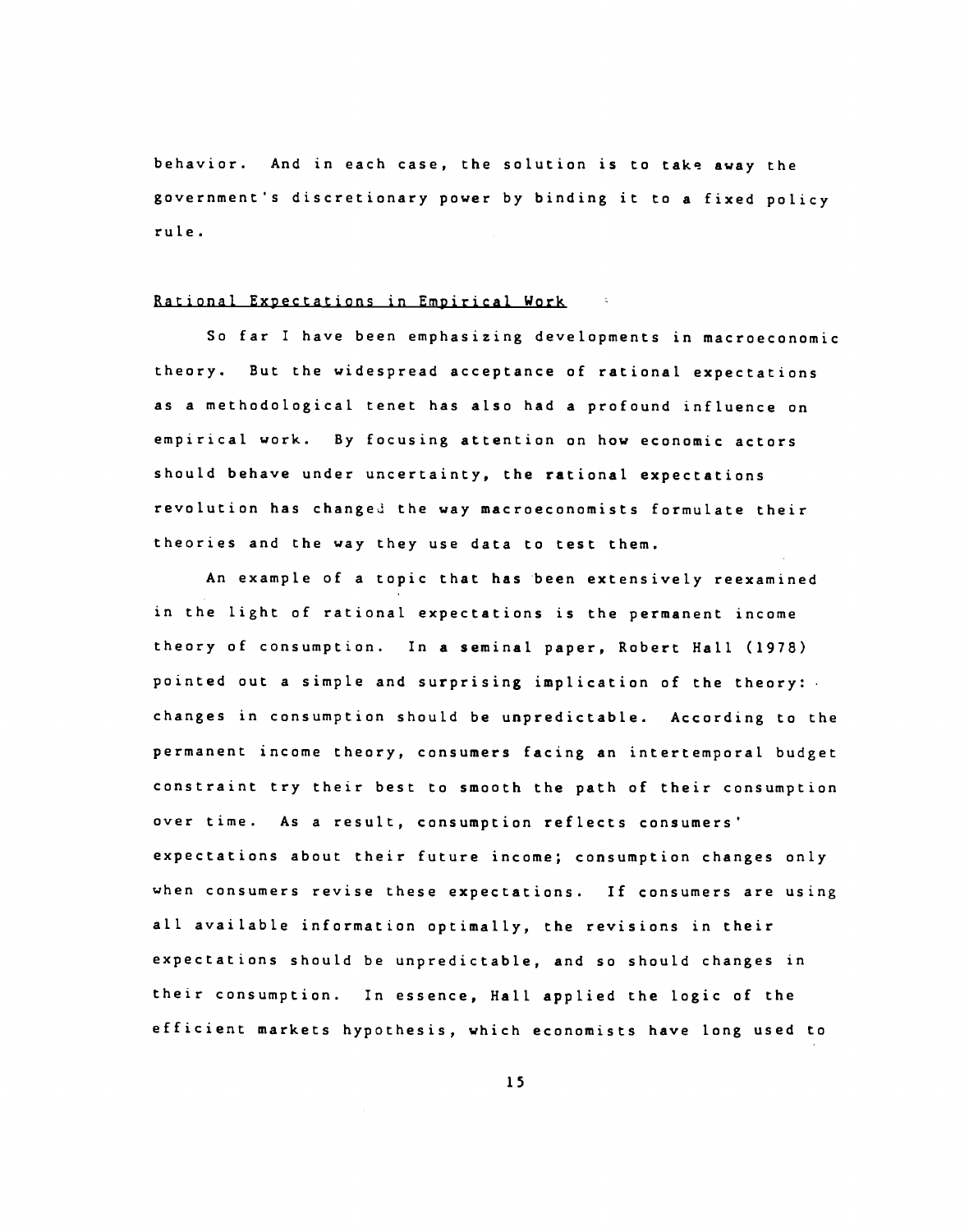explain the unpredictability of stock prices, to the permanent income hypothesis.

Formulated in this way, the permanent income hypothesis is easily tested. One merely regresses the change in consumption on some set of lagged variables to see if these variables can forecast changes in consumption. When Hall ran these regressions, he found, to the surprise of many economists, that the theory passed this test, at least as a first approximation. Changes in aggregate consumption from quarter to quarter are largely unpredictable. Like stock prices, consumption is close to a random walk.

To see how revolutionary Hall's approach was, consider how an empirical researcher gauges success. Twenty years ago, empirical research on consumption most often entailed estimating consumption functions. Success was measured by how well the estimated equation fit the data; that is, success was a high  $R^2$ . Hall turned this standard on its head, arguing that the permanent income theory is valid precisely because he found a low  $R^2$ . This difference arises because Hall did not estimate a consumption function, but instead examined the intertemporal first—order condition of a representative consumer to check whether this consumer was making systematic errors in optimization.

In retrospect, it is clear that Hall's contribution was more methodological than substantive. Hall concluded that the evidence strongly favored the permanent income hypothesis. Subsequent research, some of which has followed Hall's approach,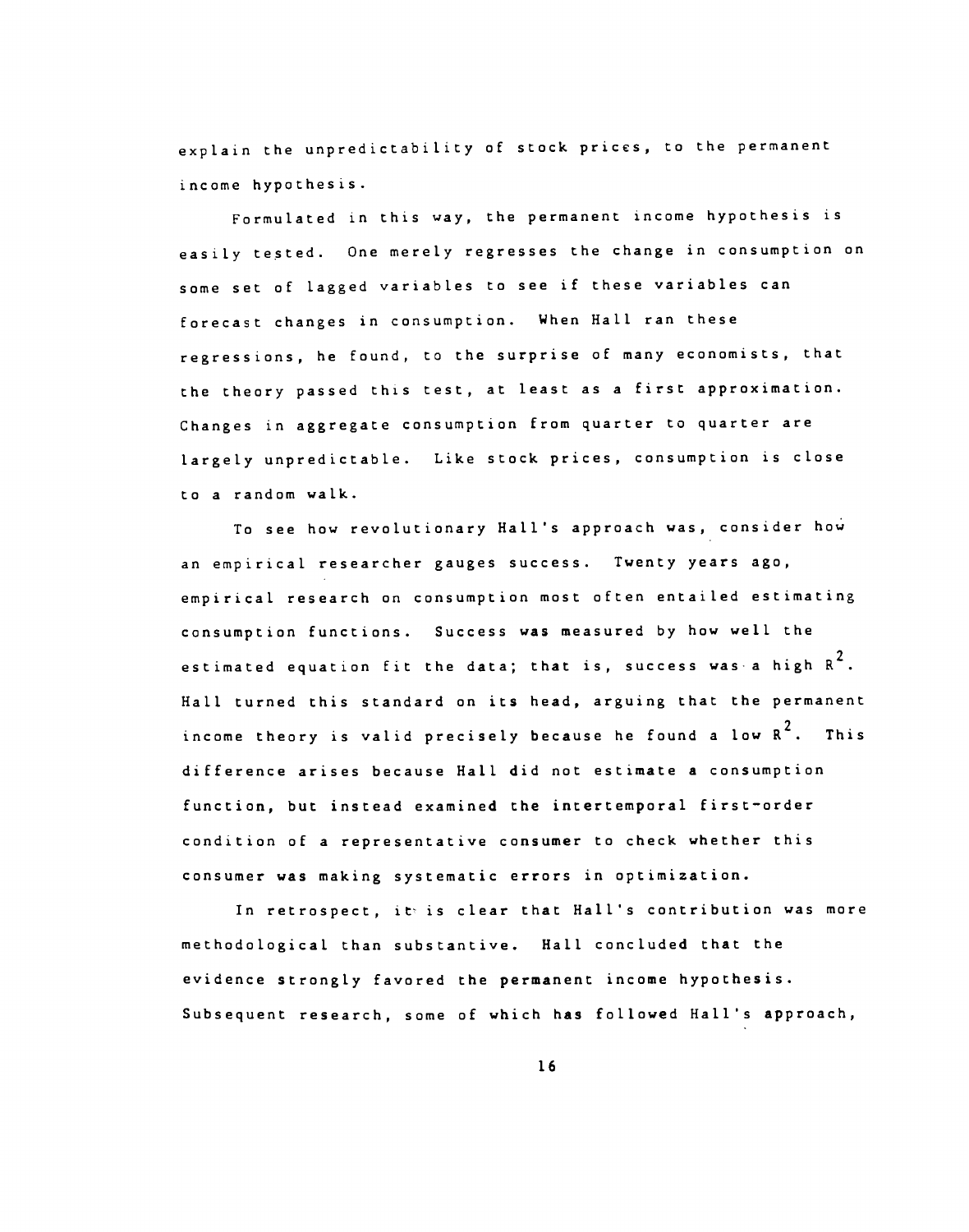has found that current income has stronger influence on consumption than the permanent income hypothesis predicts (Marjorie Flavin 1981, Hall and Frederic Mishkin 1982, John Campbell and Gregory Mankiw 1989, 1990, Chris Carroll and Lawrence Summers 1989). There remains much controversy about the validity of the permanent income hypothesis, but there is little doubt that Hall changed forever the terms of the debate.

Once revolutionary, the rational expectations approach to empirical work is now standard. It finds its most advanced development in the Euler equation methods that evolved from Hall's work on consumption. Researchers have applied these methods to study labor supply, labor demand, spending on consumer durables, business fixed investment, and inventory accumulation. Although these new techniques are unlikely to replace old fashioned econometric approaches completely, they have earned a permanent place in the empirical economist's toolbox.

#### NEW CLASSICAL MACROECONOMICS

Because Lucas's initial attack on standard macroeconomic practice emphasized the inadequate way expectations were treated, the first task facing macroeconomists was to learn how to deal with the foresight of rational economic agents. At the early stages of the new classical revolution, some economists believed that the macroeconometrjc models could be fixed relatively easily. It seemed that the imperfect proxies for expectations merely needed to be replaced by rational expectations. This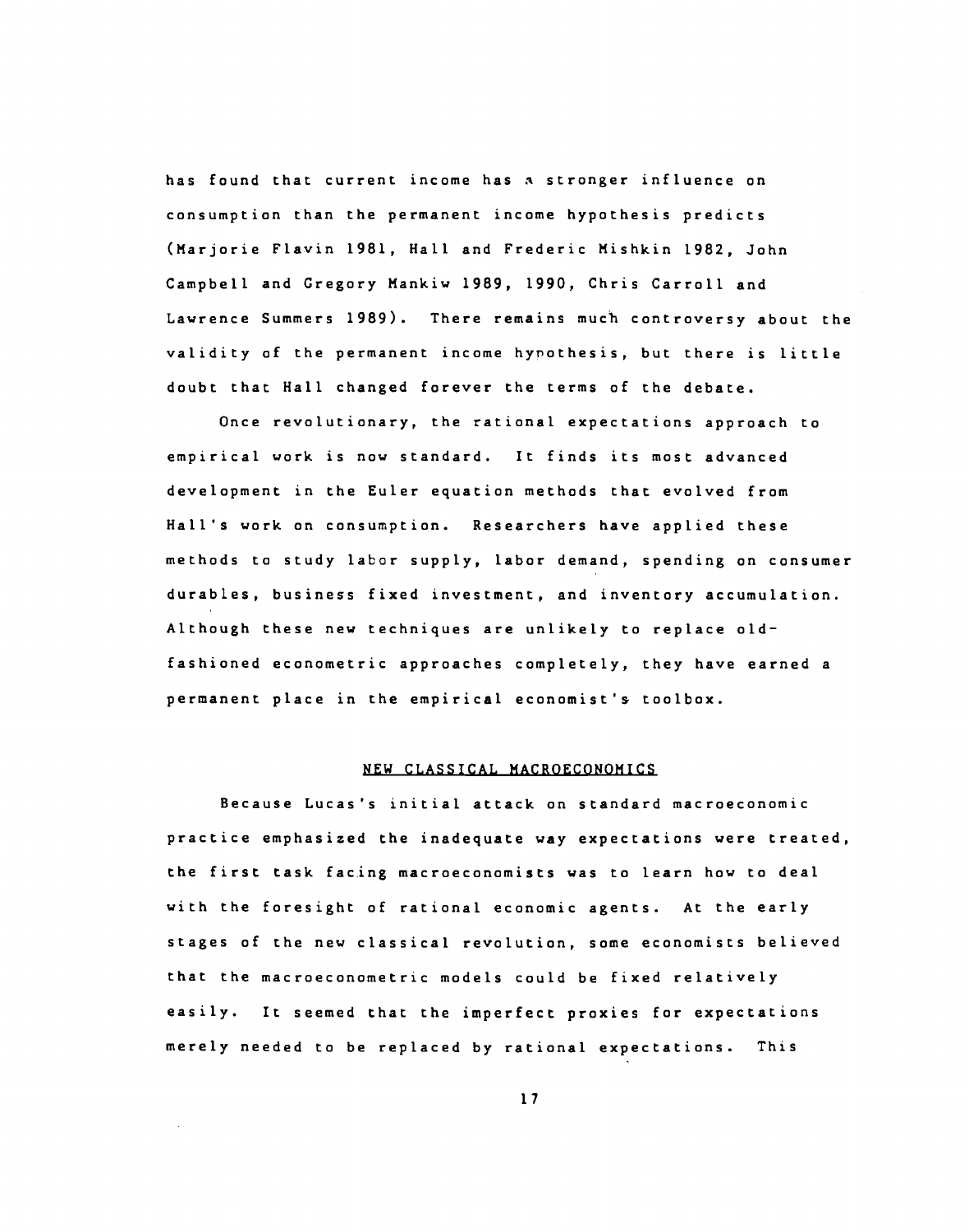view, it turned out, was too optimistic: there was much more work to be done. The goal of the new classical revolution was to rebuild macroeconomics beginning with microeconomic primitives of preferences and technology. The new classical economists pursued this goal while maintaining the axioms that individuals always optimize and, more controversially, that markets always clear.

#### Imperfect Information

The earliest new classical models had the aim of generating a monetary business cycle. To do this, they departed slightly from the Walrasian paradigm by assuming imperfect information regarding prices (Lucas 1972,1973). Individuals were assumed to be more aware of the prices of the goods they produce than they are of the prices of the goods they purchase. They therefore tend to confuse movements in the overall price level (which should not matter) with movements in relative prices (which should matter). An unanticipated inflation leads individuals to infer that the relative prices of the goods they produce are temporarily high, which induces them to increase the quantity supplied. This story thus implies that output depends on the deviation of inflation from expected inflation. In this way, the assumption of imperfect information was used to generate the expectations-augmented' Phillips curve of Friedman and Phelps.

Although this theory of the business cycle received much attention in the 1970s, it has attracted few adherents in more recent years. The reason for its decline in popularity is not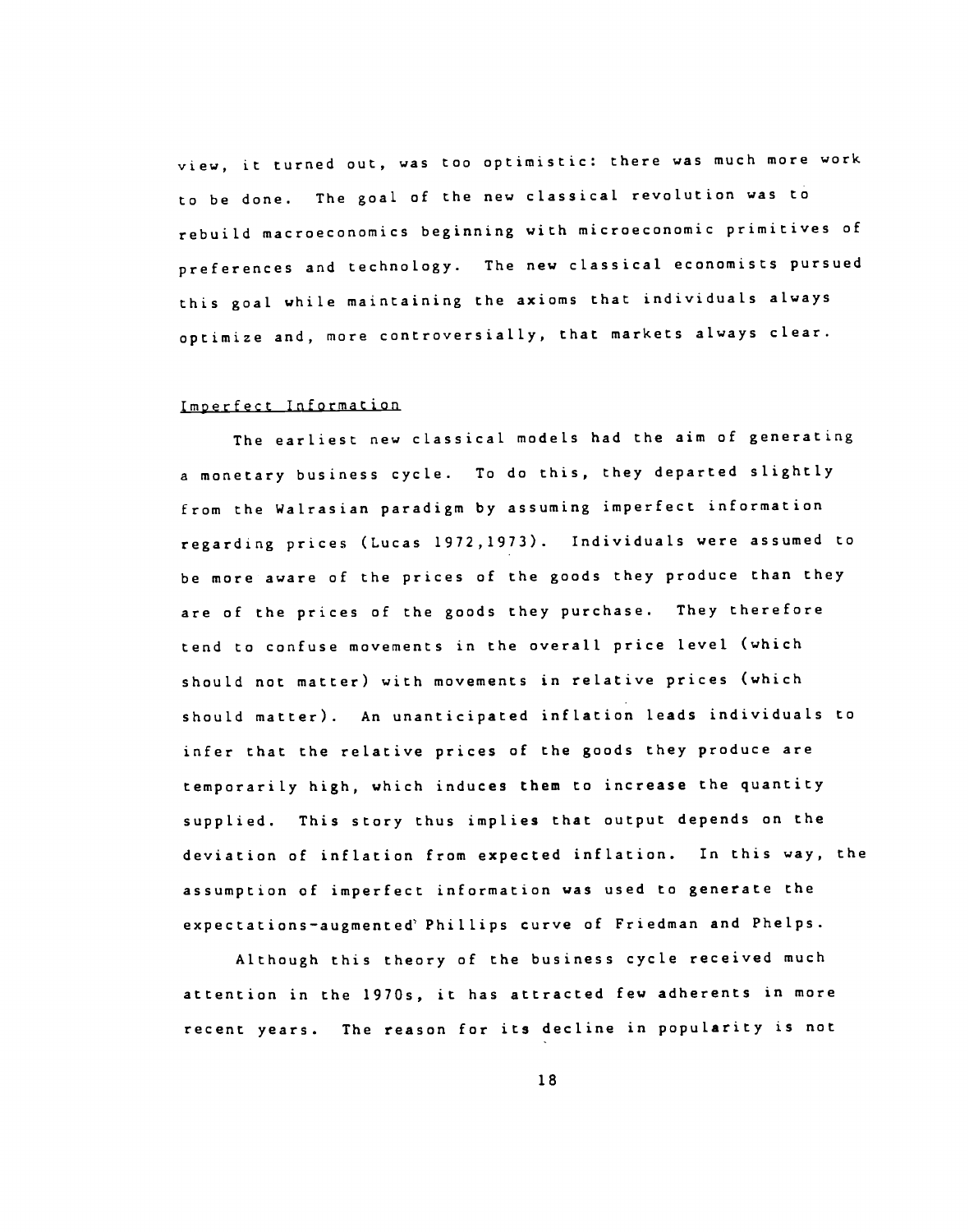clear. Critics ergue that confusion about the price level cannot plausibly be so great as to generate the large changes in output and employment observed over the business cycle. The empirical evidence has also been generally unfavorable (Barro and Zvi Hercowitz 1980, Nishkin 1983). But there is no completely compelling evidence that explains why this approach has been so widely abandoned.

# Real Business Cycles

Those working in the new classical tradition have recently been emphasizing "real" business cycle theory (John Long and Charles Plosser 1983, Barro and Robert King 1984, Prescott 1986). This theory proceeds from the assumption that there are large random fluctuations in the rate of technological change. Because these fluctuations in technology lead to fluctuations in relative prices, individuals rationally alter their labor supply and consumption. The business cycle is, according to this theory, the natural and efficient response of the economy to changes in the available production technology.

The strengths of real business cycle models are that they are highly parsimonious and, at the same time, rigorously founded on microeconomic principles. They are often standard intertemporal general equilibrium models, common in the study of economic growth, amended only slightly to include random changes in technology. These models mimic the behavior of important economic time series surprisingly well. Edward Prescott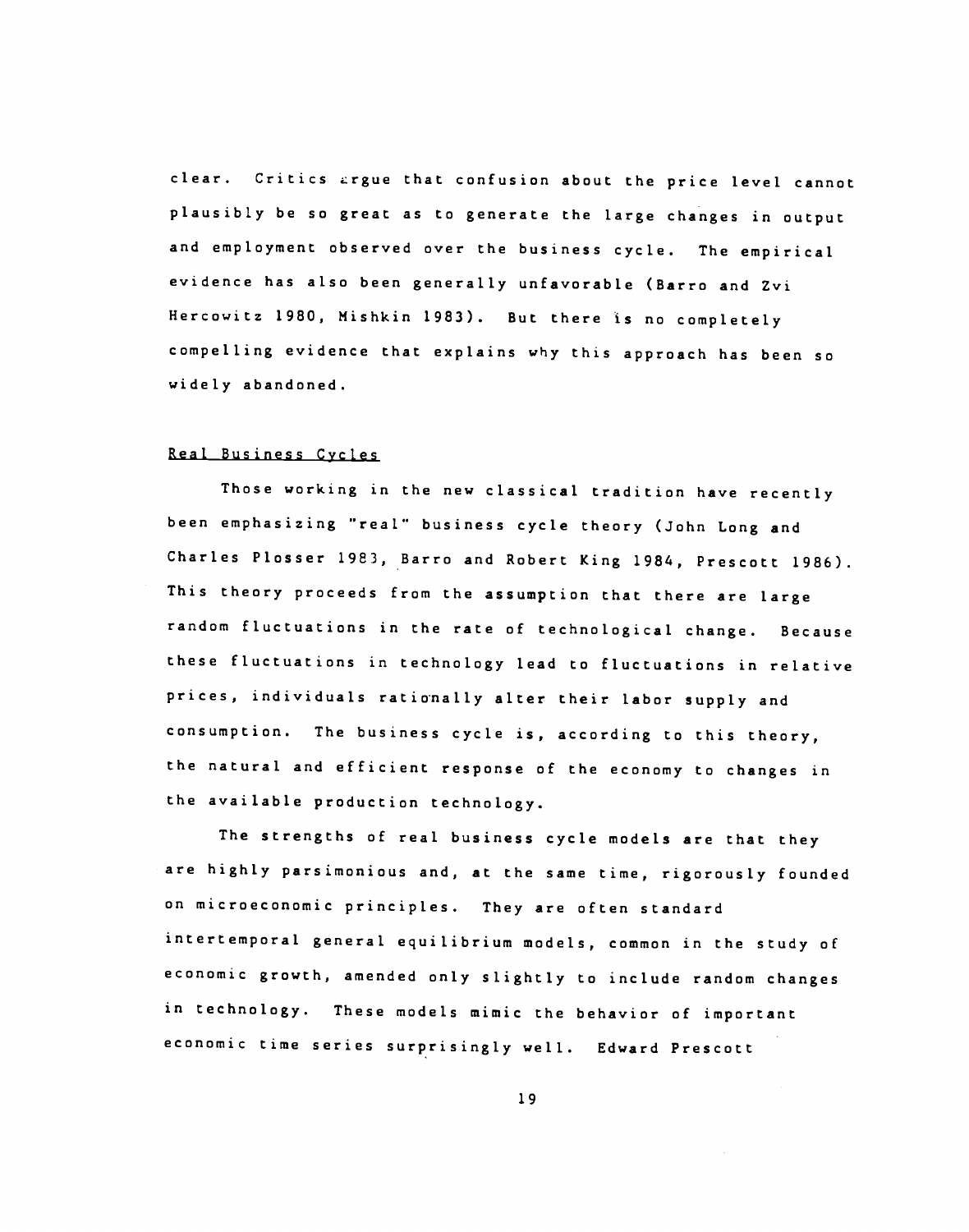provocatively concludes that the business cycle is not a puzzle; rather, since economic fluctuations are a natural implication of standard growth models, it would be a puzzle if we did not observe business cycles.

Real business cycle theory contrasts sharply with the consensus view of the l960s. I will mention briefly three assumptions of these models that twenty years ago would have been considered ridiculous and that today remain controversial.

First, real business cycle theory assumes that the economy experiences large and sudden changes in the available production technology. Many real business cycle models expLain recessions as periods of technological regress--that is, declines in society's technological ability. Critics argue that large changes in technology, and especially technological regress, are implausible (Summers 1986, Mankiw 1989). It is a more common presumption that technological progress occurs gradually.

Second, real business cycle theory assumes that fluctuations in employment reflect changes in the amount people want to work. Because employment fluctuates substantially while the determinants of labor supply——the real wage and the real interest rate——vary only slightly, these models require that leisure be highly substitutable over time. This assumption conflicts with many econometric studies of labor supply using data on individuals, which typically find small intertemporal elasticities of substitution (Joseph Altonji 1986). It also conflicts with the strong prior beliefs of many economists that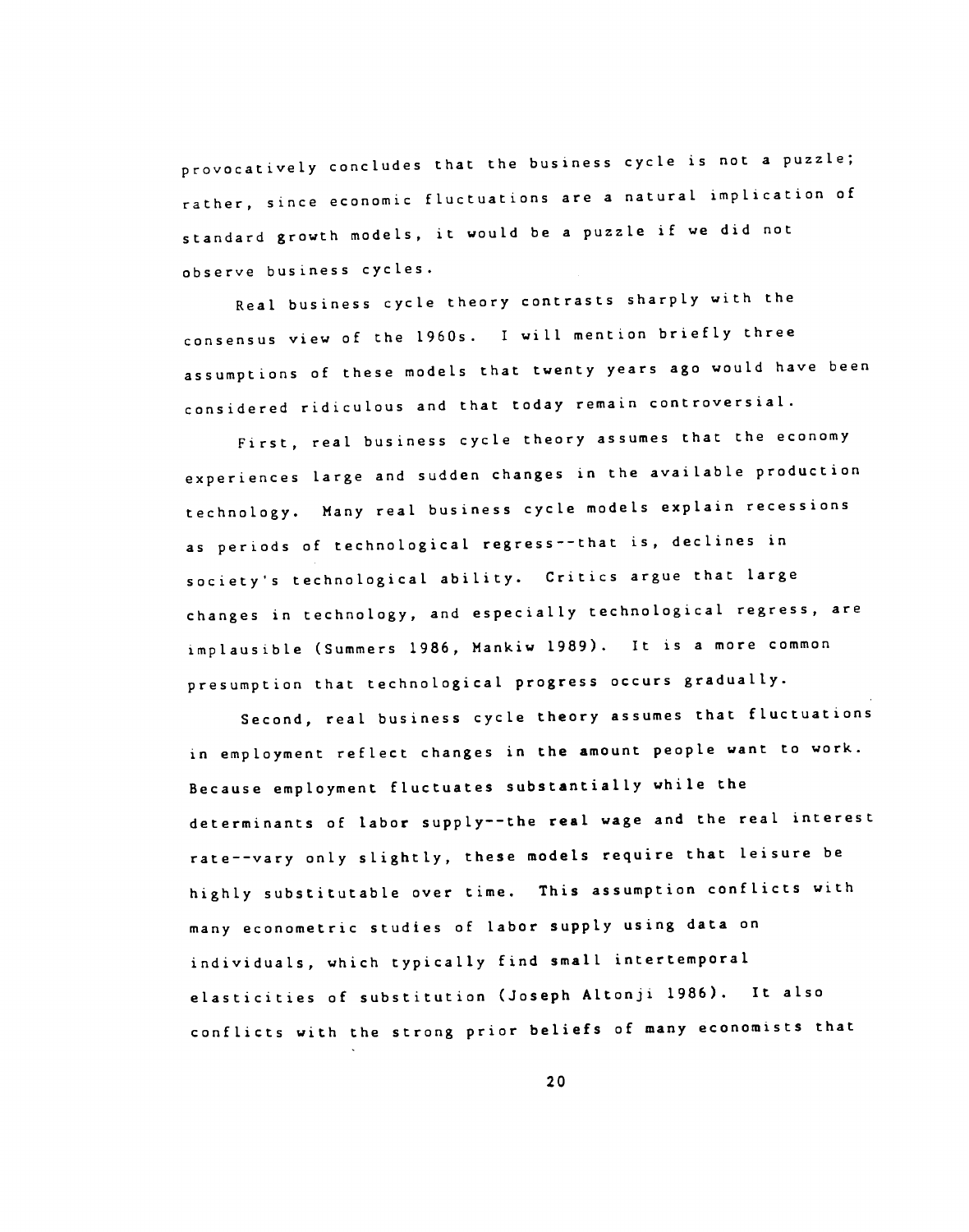high unemployment in recessions is largely involuntary.

Third, real business cycle theory assumes——and this is the assumption from which the theory derives its name——that monetary policy is irreLevant for economic fluctuations. Before real business cycle theory entered the debate in the early 1980s, almost all macroeconomists agreed on one proposition: money matters. Although there was controversy about whether systematic monetary policy could stabilize the economy, it was universally accepted that bad monetary policy could be destabilizing. Real business cycle theorists have challenged that view using the old Keynesian argument that any correlation of money with output arises because the money supply is endogenous (King and Plosser 1984). They also give little weight to anecdotal evidence on the effects of monetary policy——like the Voicker disinflation of the early 1980s——that seems to shape the views of many other e c on om.ists.

#### Sectoral Shifts

Another new classical approach to the business cycle is the sectoral shift theory, which emphasizes the costly adjustment of labor among sectors (David Lilien 1982, Fischer Black 1987). Like real business cycle theory, the sectoral shift theory observes the classical dichotomy by giving no role to monetary disturbances. But unlike real business cycle theory, it departs slightly from the Walrasian paradigm by assuming that when a worker moves from one sector to another, a period of unemployment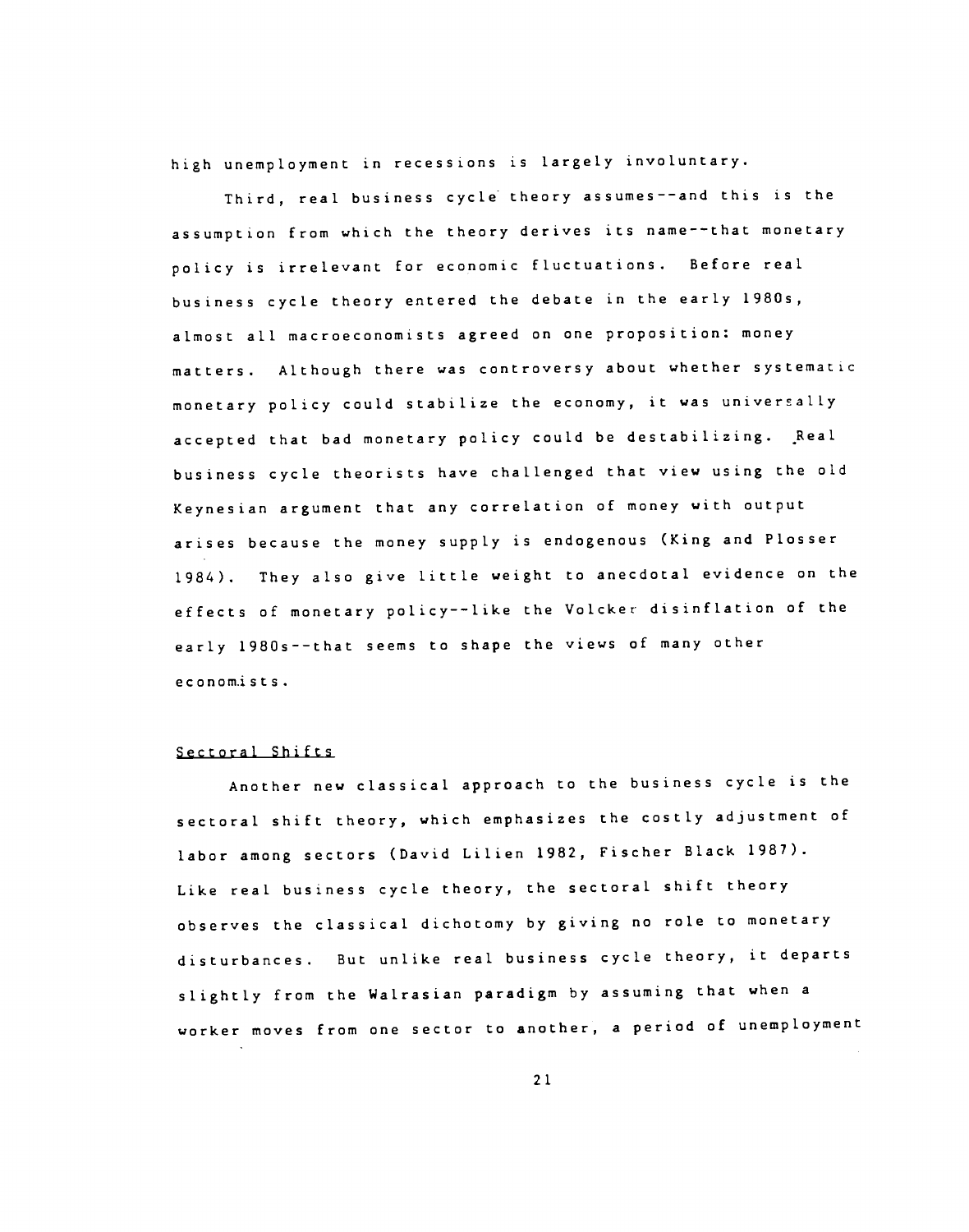•is required, perhaps for job search. According to the sectoral shift theory, recessions are periods during which there are more sectoral shocks and thus a greater need for sectoral adjustment.

Although there is still much empirical work being done, the weight of the available evidence appears not to support the sectoral shift theory. If workers are unemployed voluntarily in recessions because they are moving to new jobs in other sectors, we would expect to find high unemployment coinciding with high job vacancy. Yet observed fluctuations have just the opposite pattern: high unemployment rates coincide with low levels of help wanted advertising (Katharine Abraham and Lawrence Katz 1986). Moreover, although the sectoral shift theory suggests that workers are moving between sectors during recessions, the opposite appears to be the case: the measured movement of workers is strongly procyclical (Kevin Murphy and Robert Topel 1987). These findings suggest that the sectoral shift theory is unlikely to be plausibly reconciled with observed economic fluctuations.

Advocates of the sectoral shift theory argue that evidence of this sort is not persuasive. It is possible that since the process of sectoral adjustment requires a period of high unemployment and low income, it lowers the demand for the products of all sectors. Thus, we might observe low vacancies and low movement during recessions, even if recessions are initially caused by the need to reallocate labor among sectors. In this form, it is not clear how to distinguish empirically the sectoral shift theory from real business cycle theories that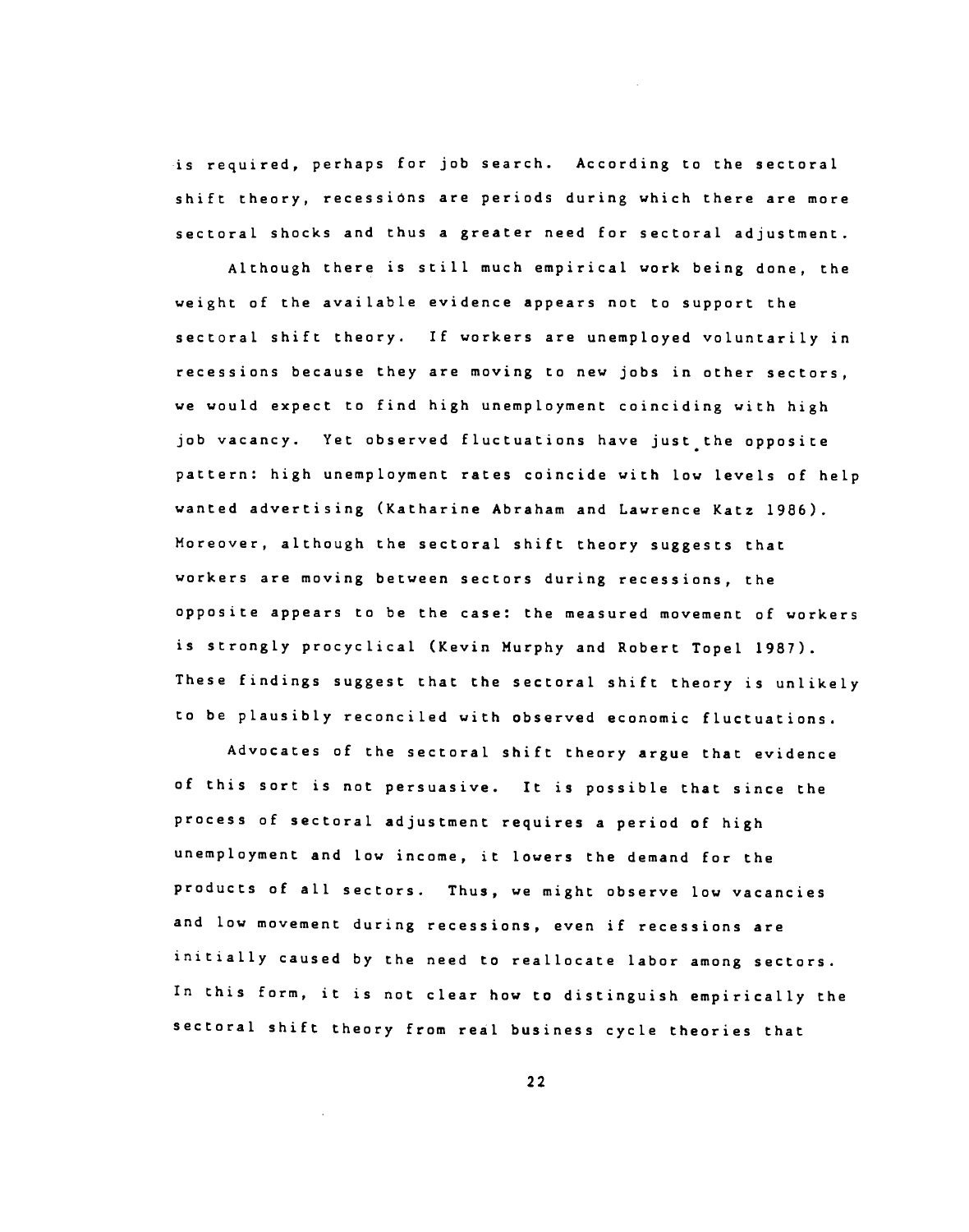emphasize economy—wide fluctuations in technology or Keynesian theories that emphasize fluctuations in aggregate demand.

# NEW KEYNESIAN MACROECONOMICS

At the same time that many macroeconomists have been attempting to explain economic fluctuations within the Wairasian paradigm, many other macroeconomists have been working within the non—Wairasian approach that has evolved from Keynes's General Theory. The rubric "Keynesian" is so broad and so vague that many researchers have applied the term to their theory. If there is a single theme that unites Keynesian economics, it is the belief that economic fluctuations reflect not the Pareto efficient response of the economy to changes in tastes and technology, but rather some sort of market failure on a grand scale.

The market imperfection that recurs most frequently in Keynesian theories is the failure of wages and prices to adjust instantly to equilibrate supply and demand. Certainly, the short—run sluggishness of wages and prices was the key assumption of the consensus view of the 1960s. And the absence of an adequate theoretical justification for that assumption was one of the fatal flaws that undermined the consensus. Here I examine, roughly in order of historical development, three recent lines of research that each in its own way emphasizes the failure of prices to clear markets. Much of this research can be viewed as attempting to resurrect the consensus view, with some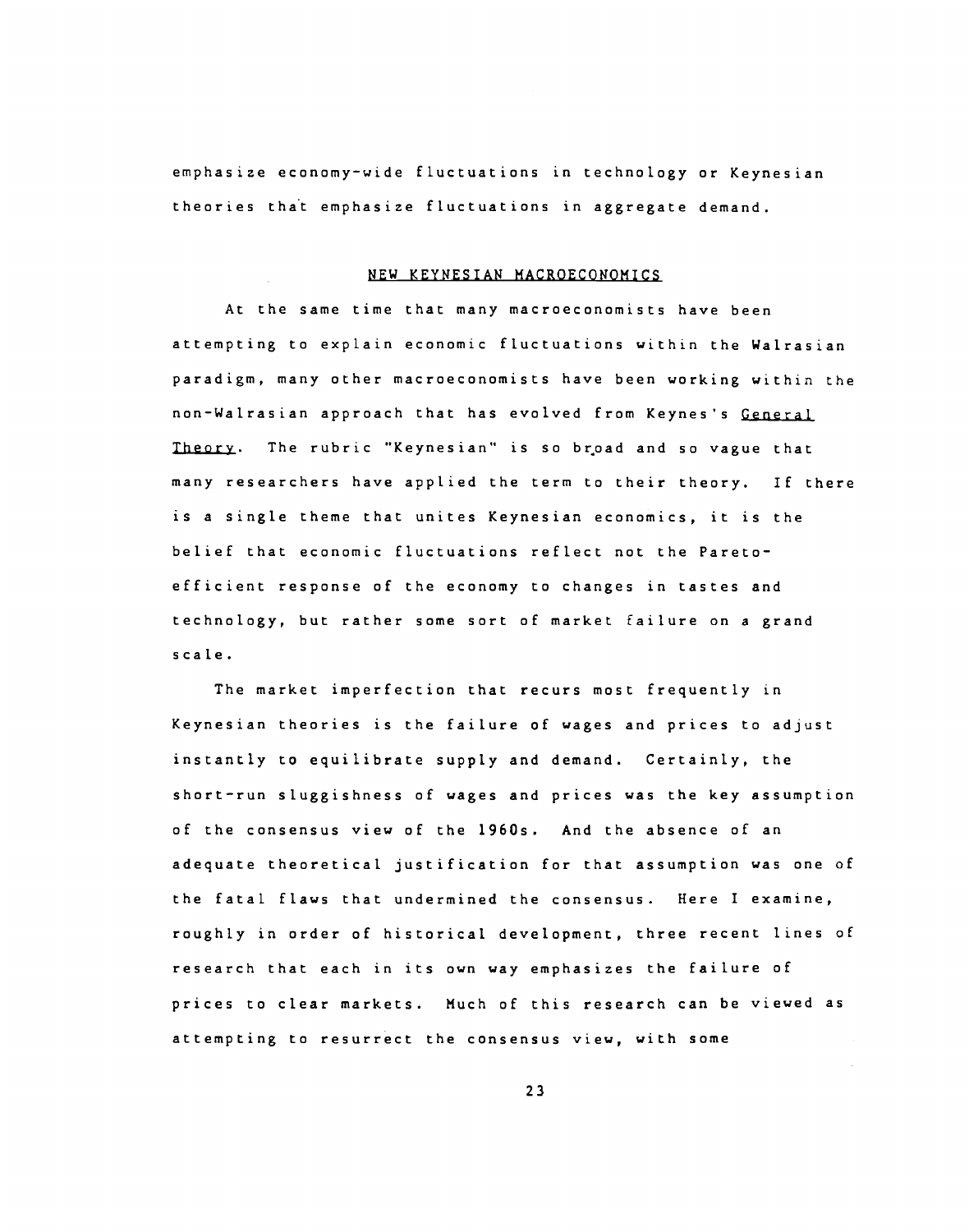modifications, by providing a cogent theoretical foundation of hard-headed microeconomic reasoning.

# Fixed Prices and General Disequilibrium

Beginning with the seminal paper by Robert Barro and Herschel Grossman (1971), much research in the 1970s used the tools of general equilibrium theory to examine how markets interact when prices are fixed at non—market—clearing levels. This research program was especially popular among European macroeconomists (Edmond Malinvaud 1977, John Muellbauer and Richard Portes 1978, Jean—Pascal Benassy 1982). It showed in the most rigorous terms how quantities adjust when prices cannot and how economic policies influence output and employment under fixed prices.

A significant result of these models is that the behavior of the economy depends crucially on which markets are experiencing excess demand and which are experiencing excess supply. Unemployment——an excess supply of labor——arises in two regimes. In the first regime, called classical unemployment, firms can sell all they want in the goods market; unemployment arises because the real wage is too high for all of the labor force to be profitably employed. In the second regime, called Keynesian unemployment, firms are unable to sell all they want at the going price; unemployment arises because of this quantity—constraint in the goods market. The difference between these regimes highlights some important questions that recur in Keynesian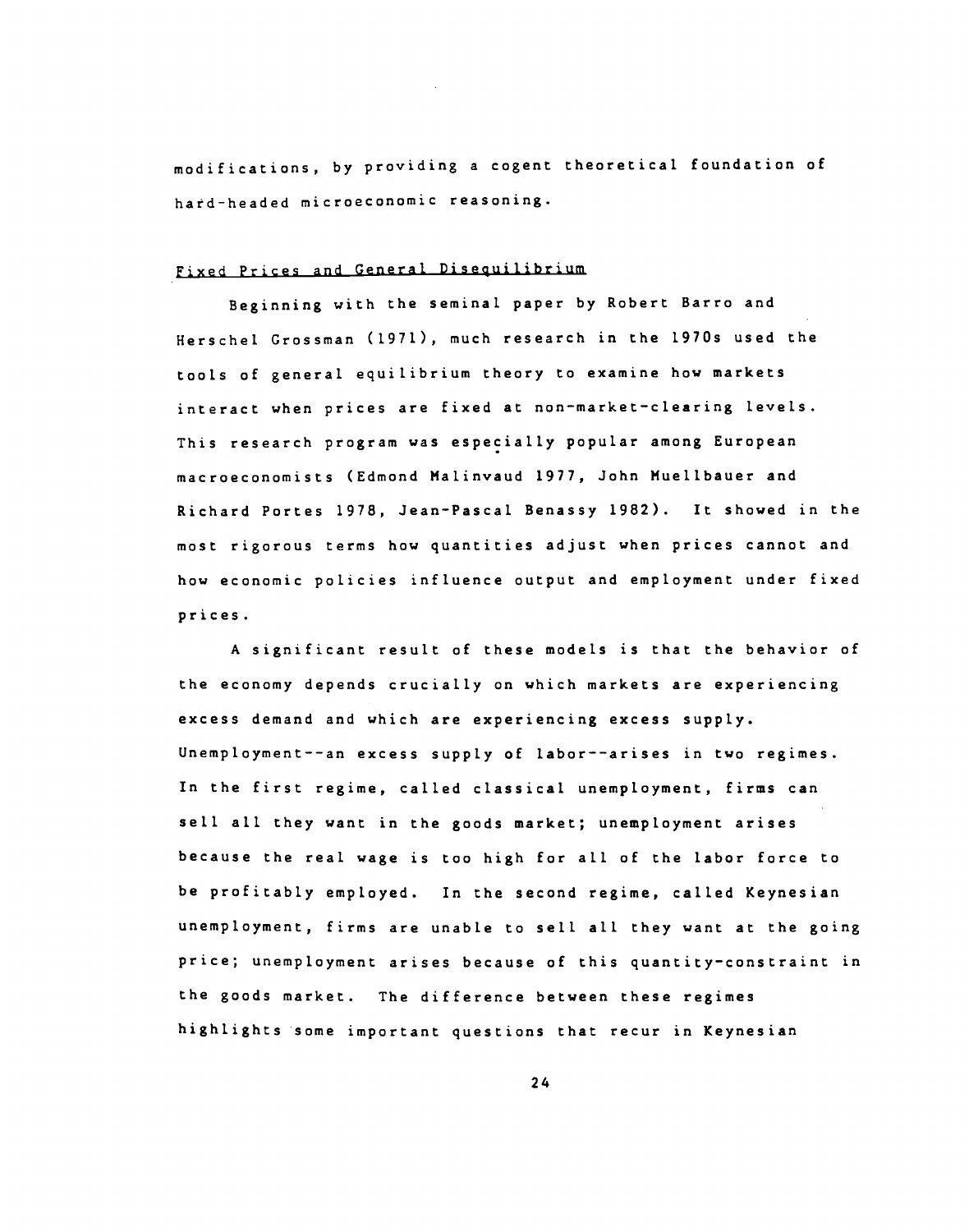theorizing. Is the key market imperfection causing high unemployment in recessions located in the labor market or in the goods market? If there are imperfections in both markets, how do they interact? These questions have also received attention recently from Keynesian theorists pursuing a quite different research program, and I return to them below.

Because these general disequilibrium models were proposed prior to breakdown of the prevailing consensus of the 1960s, they are not directly aimed at remedying the flaws that caused the breakdown. To concentrate on the implications of fixed prices, these models beg the question of why prices do not adjust to clear markets. In the wake of the new classical revolution, which appears to have had a greater impact on this side of the Atlantic, American Keynesians were less concerned with the details of quantity adjustment under fixed prices. They directed their efforts at modelling the price adjustment process.

Once attention turns to the question of price adjustment, an incongruity of these general disequilibrium models becomes apparent. These models impose fixed prices on otherwise WaLrasian economies. Yet to analyze the question of how prices adjust, it is necessary to admit that some economic actors have control over prices. Thus, one needs to go beyond the price taking assumption of general equilibrium theory and explicitly incorporate price—setting agents, such as unions or firms that enjoy some degree of market power. Once one starts to think about an economy with price—setters, however, it appears unlikely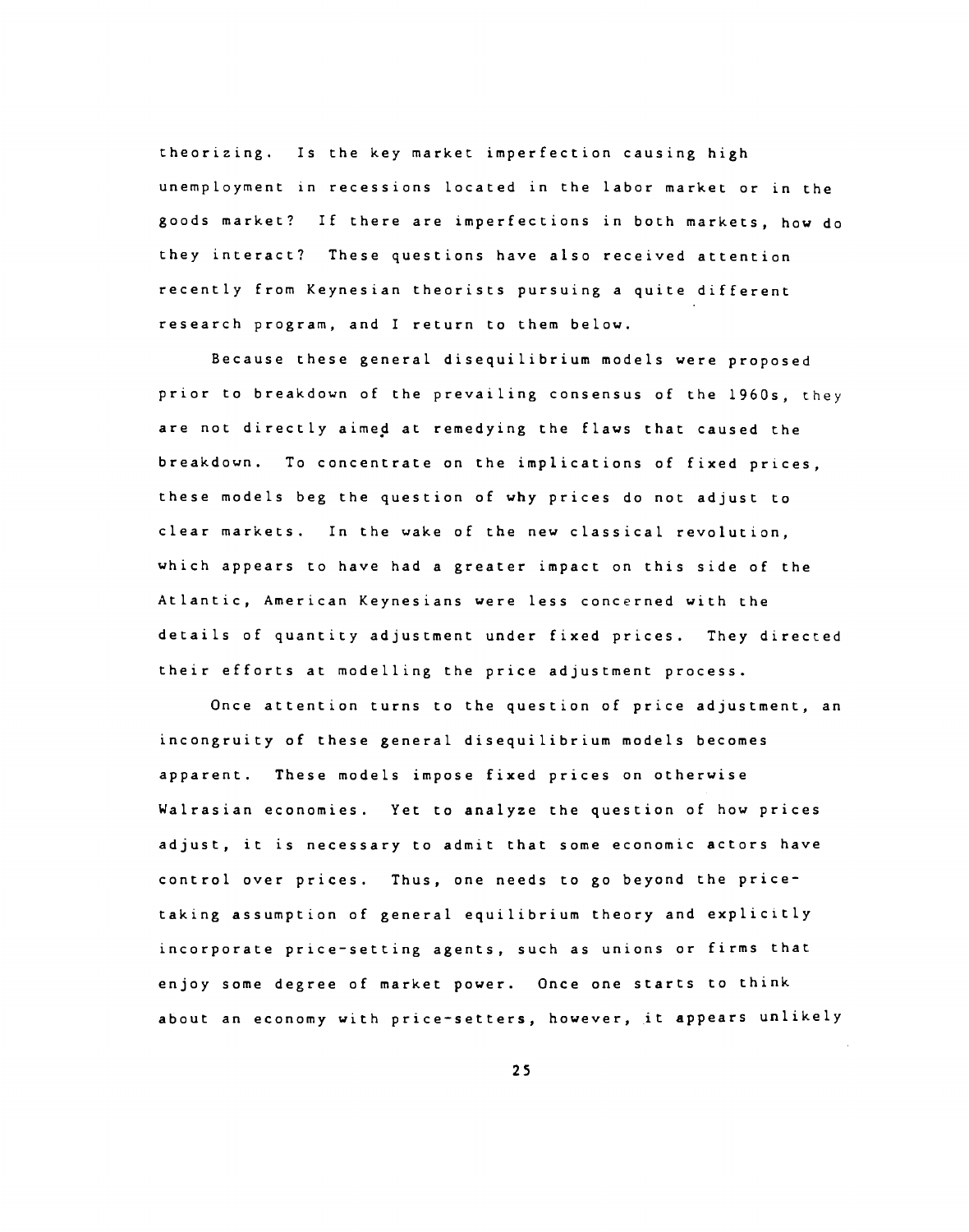that it will behave like an economy in which prices are set by a Walrasian auctioneer who, for some unspecified reason, fails to choose equilibrium prices. Therefore, the general disequilibrium models stemming from Barro and Grossman may not provide the best framework for addressing even the issues for which they are designed, such as quantity adjustment under fixed prices. Put simply, it seems impossible to divorce the issue of quantity adjustment from the issue of price adjustment.

#### Labor Contracts and Sticky Wages

Most attempts at explaining why the economy departs from the Wairasian ideal have centered on the labor market. Keynes himself emphasized the sluggish behavior of wages. Therefore, when economists skeptical of the new classical revolution tried to defend Keynesian economics, the labor market was the natural place for them to start.

A prominent line of research modeled the labor market as failing to clear because of labor contracts that specify in advance the nominal wage at which firms will be able to purchase labor (Joanna Gray 1976, Fischer 1977, John Taylor 1980). The primary appeal of these models is that they mirror observed institutions. Many workers are covered by formal contracts predetermining a nominal wage, and many others appear to be covered by informal agreements with employers. Incorporated into a macroeconomic model, this observation has important implications for the conduct of monetary policy. One of these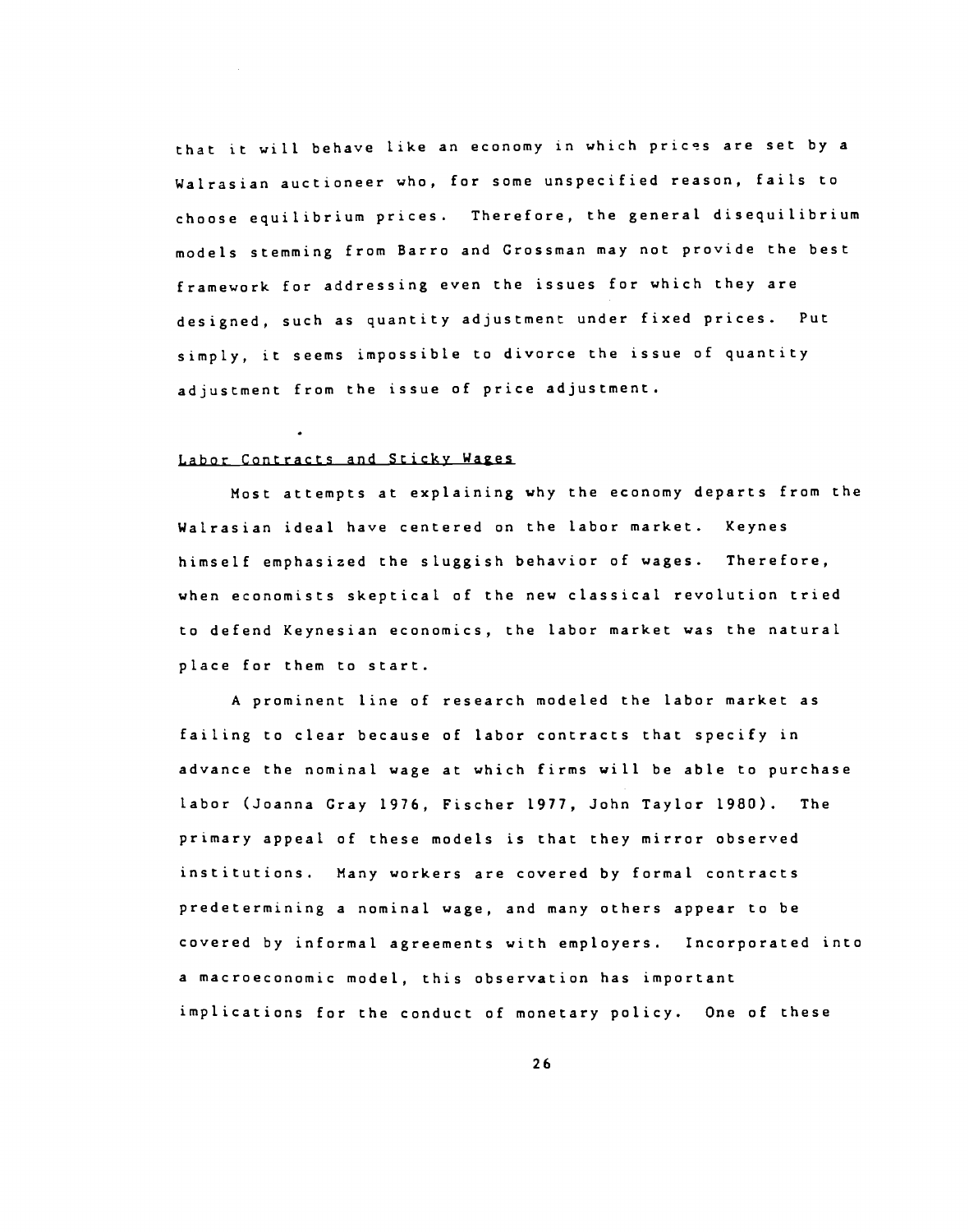implications is that the Sargent—Wallace policy—irrelevance proposition does not hold: if the nominal wage is unable to respond to economic disturbances, then monetary policy that does systematically respond to them is a potent tool for stabilizing the economy, despite the assumption of rational expectations. In essence, a fixed nominal wage gives the monetary authority control over the real wage and thus control over employment.

These models based on nominal wage contracts were criticized on three grounds. First, the existence of such contracts is never explained from microeconomic principles. If these nominal wage contracts are responsible for large and inefficient fluctuations in output and employment, why do workers and firms write these contracts? There has been much theoretical work studying optimal risk-sharing arrangements setween firms and workers. It is clear that optimal contracting cannot produce the nominal wage stickiness on which these Keynesian contracting models rely. Because unemployed workers value their leisure less than the firm values their labor, these contracts leave substantial and obvious gains from trade unexploited.

Second, despite the existence of labor contracts determining nominal wages in advance, it is not obvious that these •wages play an important role in the determination of employment, as these models assume. Many workers hold lifetime jobs. In the context of a long—term relationship, a wage paid in any given period need not equal the marginal product of labor, as it would in a spot market. Instead, the wage may be like an installment payment.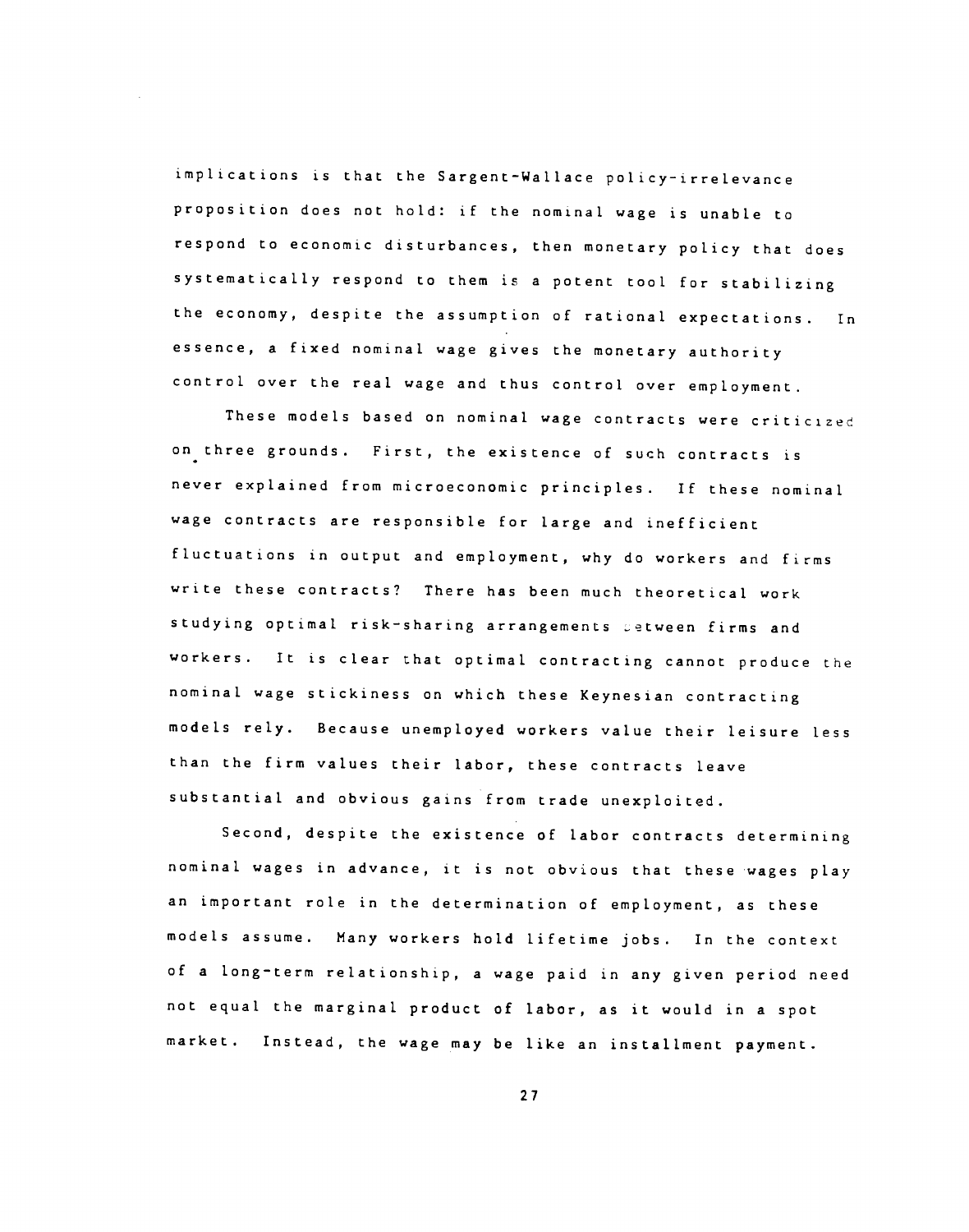For example, some universities pay professors' annual salary equally over nine months, while other universities pay the annual salary equally over twelve months; yet surely this difference has no relation to the work effort or marginal product of the professors over the course of the year. Similarly, the observation that some wages are sticky need not imply that the allocation of labor is determined inefficiently.

Third, the cyclical behavior of the real wage does not appear consistent with models incorporating a predetermined nominal wage and movements along a standard, downward—sloping labor demand schedule. In most of these models, a negative shock to aggregate demand lowers the price level, raises the real wage (since the nominal wage is fixed), and thus reduces the quantity of labor demanded. To the extent that fluctuations are driven by aggregate demand, real wages should be countercyclical. Yet in the data, real wages appear to have no consistent relationship with economic activity, or perhaps appear a bit procyclical. For example, in the severe 1982 recession, which was allegedly driven by contractionary monetary policy, real wages were not very different from what they were a few years earlier or a few years later. The prediction of countercyclical real wages cannot be easily reconciled with the evidence.

Economists differ about whether they view these criticisms as serious. At the very least, these problems with the labor contracting models placed Keynesians on the defensive in the academic debate.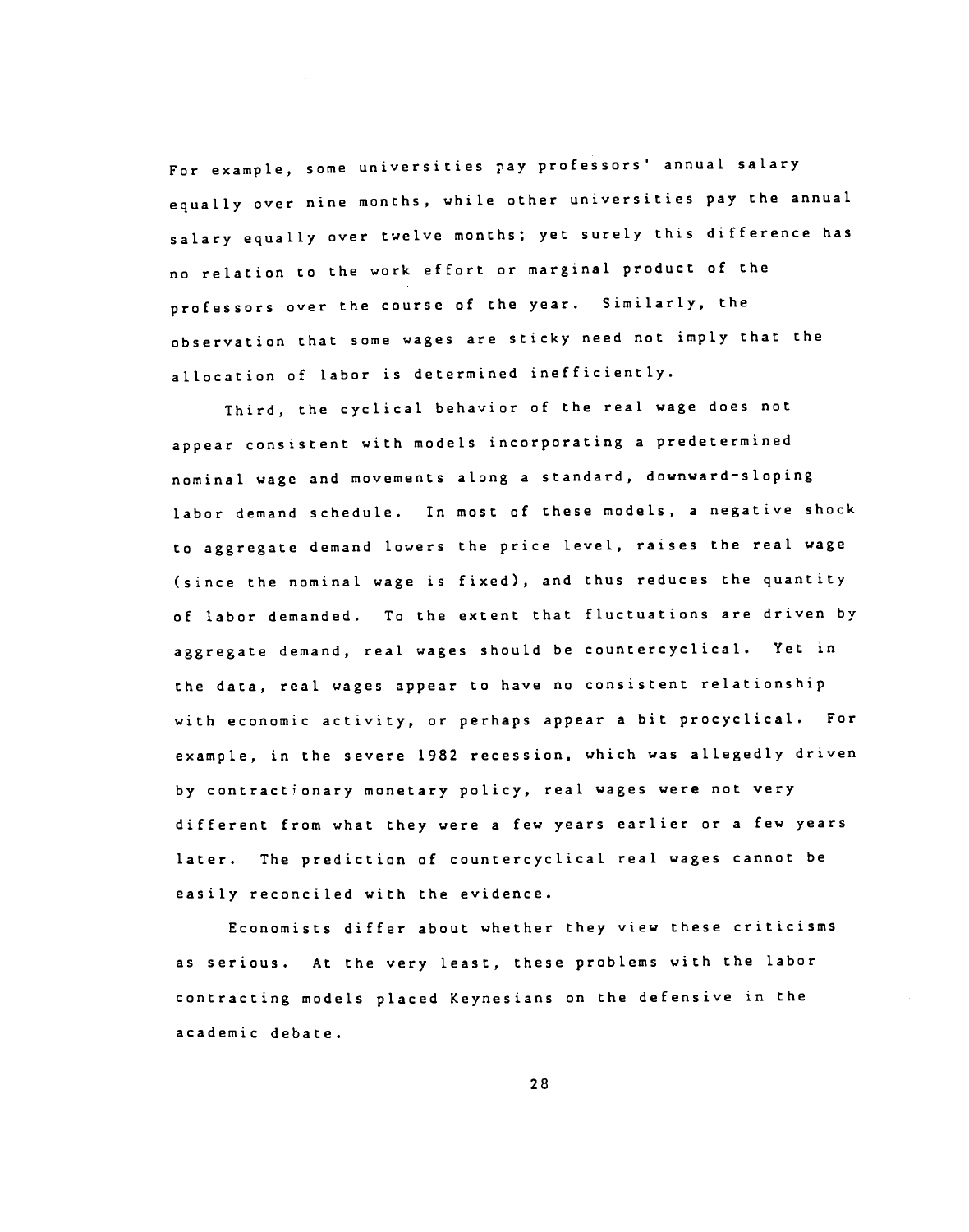#### Monopolistic Competition and Sticky Prices

Dissatisfaction with models emphasizing the stickiness of nominal wages turned the attention of Keynesian macroeconomists in the 1980s away from the labor market and towards the goods market. Much effort has been devoted to examining the behavior of monopolistically competitive firms who face small "menu costs" when they change prices (Mankiw 1985, George Akerlof and Janet Yellen 1985, Michael Parkin 1986, Olivier Blanchard and Nobuhiro Kiyotaki 1987, Julio Rotemberg and Garth Saloner 1987, Laurence Ball, Mankiw, and David Romer 1989). Taken literally, these menu costs are the resources required to post new price lists. More metaphorically and more realistically, these menu costs include the time taken to inform customers, the customer annoyance caused by price changes, and the effort required to even think about a price change.

This line of research is still too new to judge how substantial its impact will be or to guess what problems will be judged most serious. What is clear now is that this emphasis on the goods market can avoid the three problems that plagued the Keynesian model based on sticky wages alone.

First, these new models can explain in rigorous microeconomic terms the failure of price—setters to restore equilibrium. Monopolistically competitive firms do not have much incentive to cut their prices when the demand for their goods declines. Yet because of the pre—existing distortion of monopoly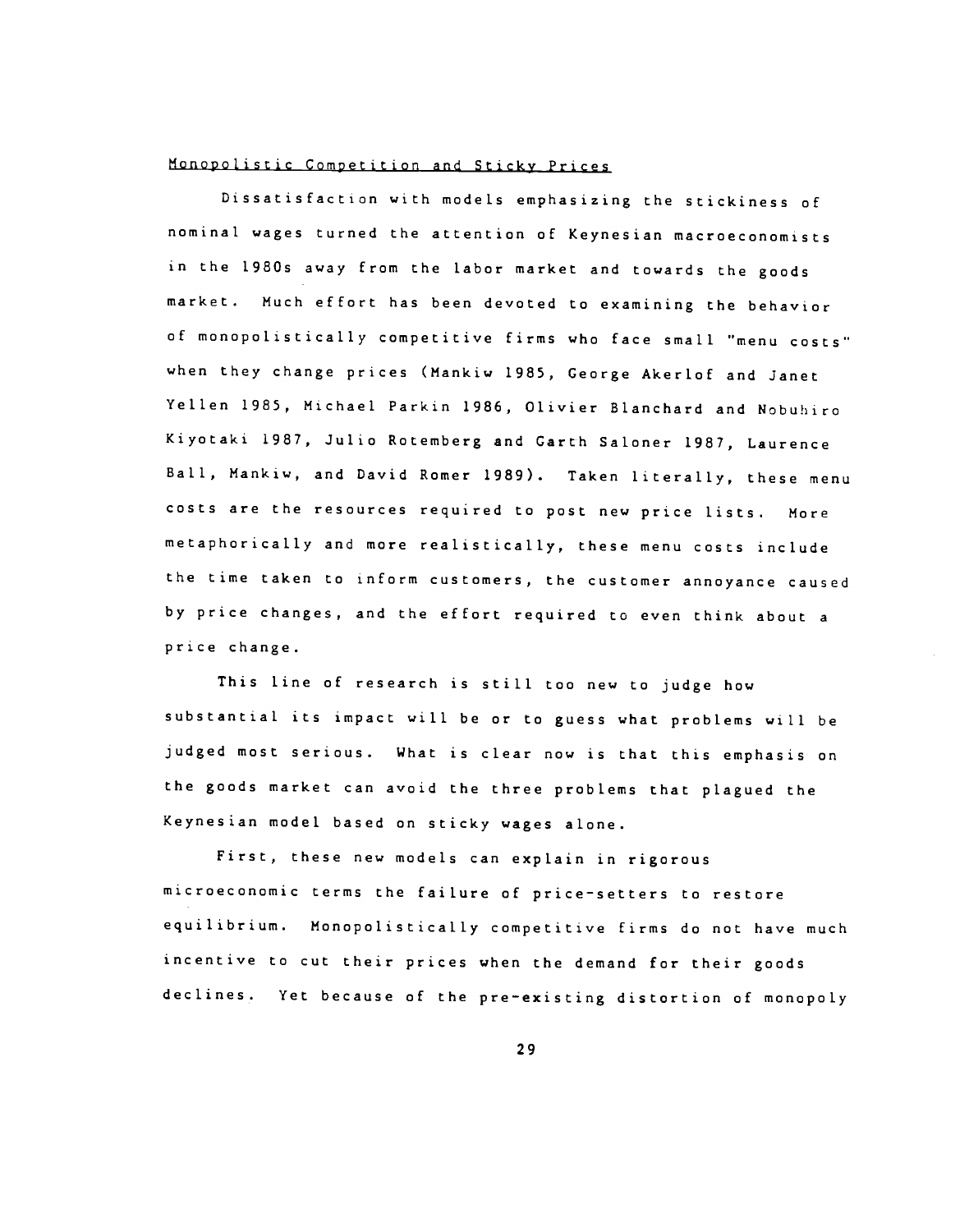pricing, the banefit to the society of a price cut may be large (first—order) even when the benefit to the firm is small (second order). If firms face even a small menu cost, they might maintain their old prices, despite the substantial. social loss from this price stickiness.

Second, unlike nominal wages, many of the rigid prices we observe have a clearly important function in allocating resources. For example, the prices of magazines at newsstands often remain unchanged for years at a time (Stephen Cecchetti 1986). It is hard to argue that these prices are merely installment payments within the context of a long—term relationship and therefore irrelevant.

Third, these models with menu costs do notimply a countercyclical real wage. Once price rigidity is introduced as an important element to explain the response of the economy to changes in aggregate demand, real wages can be procyclical or acyclical. Moreover, if price rigidity is combined with the view that observed wages are merely installment payments, one can obtain Keyresian results while leaving the path of wages indeterminate and irrelevant.

For these reasons, the search for nominal rigidities has shifted from the labor market to the goods market. It would be incorrect to infer, however, that Keynesians now embrace an equilibrium labor market. Rather, it is more common to explain unemployment by various sorts of real rigidities that prevent real wages from falling to equilibrate the labor market. It is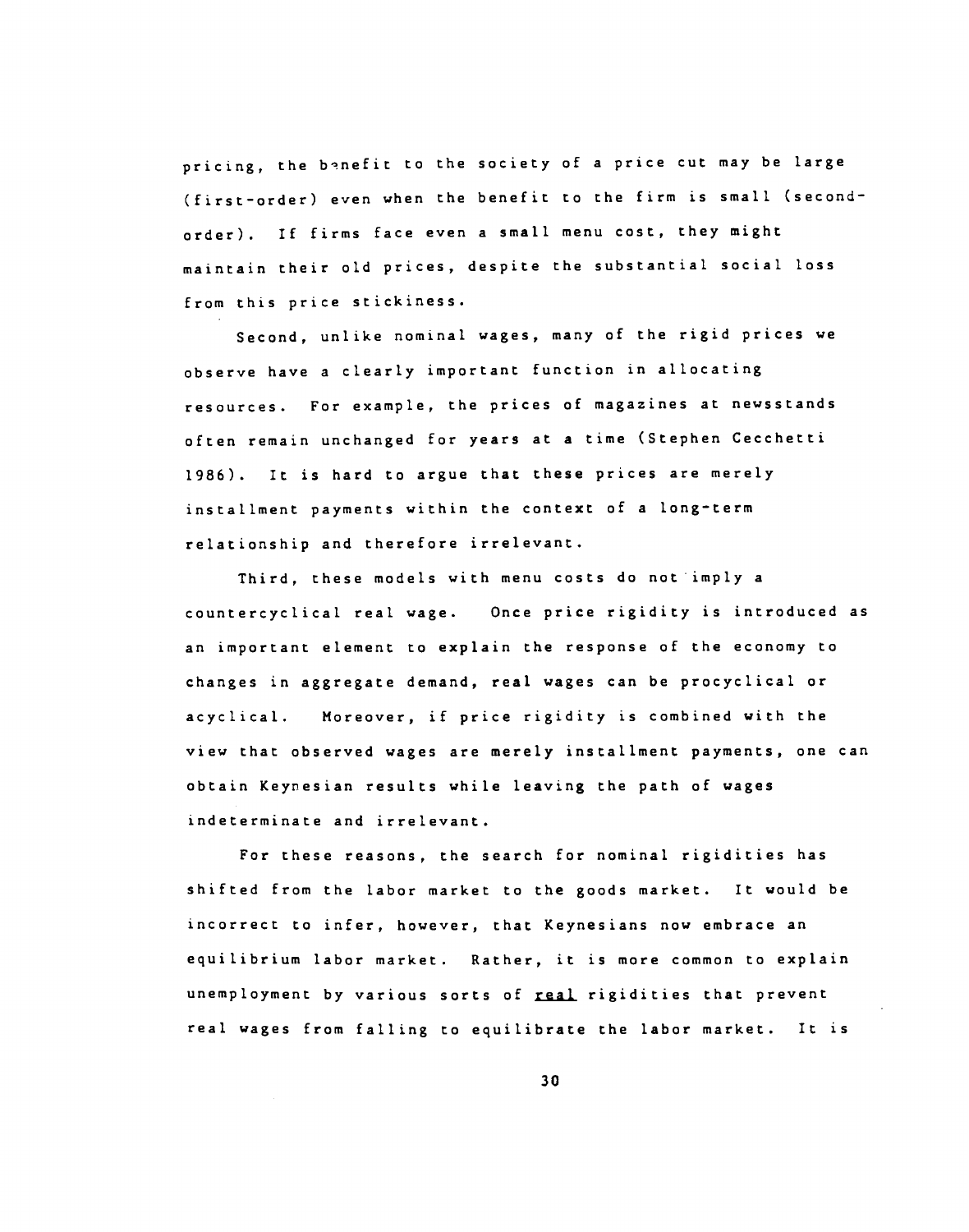only in explaining nominal rigidities and the non—neutrality of money that emphasis has turned to the goods market.

Of the many sorts of real rigidities in the labor market that have received attention, the "efficiency wage" models are probably the most popular (Yellen 1984, Jeremy Bulow and Summers 1986, Katz 1986, Joseph Stiglitz 1986). The common feature of this class of models is that firms do not reduce wages in the face of persistent unemployment because to do so would reduce productivity. Various reasons have been proposed to explain how wages may affect productivity. A sociological explanation is that lower—paid workers are less loyal to the firm. An explanation based on adverse selection is that a lower wage reduces the average quality of the work force because only the best workers quit. The most popular explanation of efficiency wages is "shirking." Since firms monitor effort imperfectly, workers sometimes shirk their responsibilities and risk getting fired; a lower wage reduces the cost of getting fired and thus raises the amount of shirking. In all of these efficiency wage theories, the impact of wages on productivity diminishes the incentive for a firm to cut wages in response to an excess supply of labor. If this productivity effect is sufficiently large, the normal competitive forces moving the labor market to the equilibrium of supply and demand are absent.

In an important paper, Laurence Ball and David Romer (1990) have shown that nominal rigidities caused by menu costs are enhanced by real rigidities such as efficiency wages. Menu costs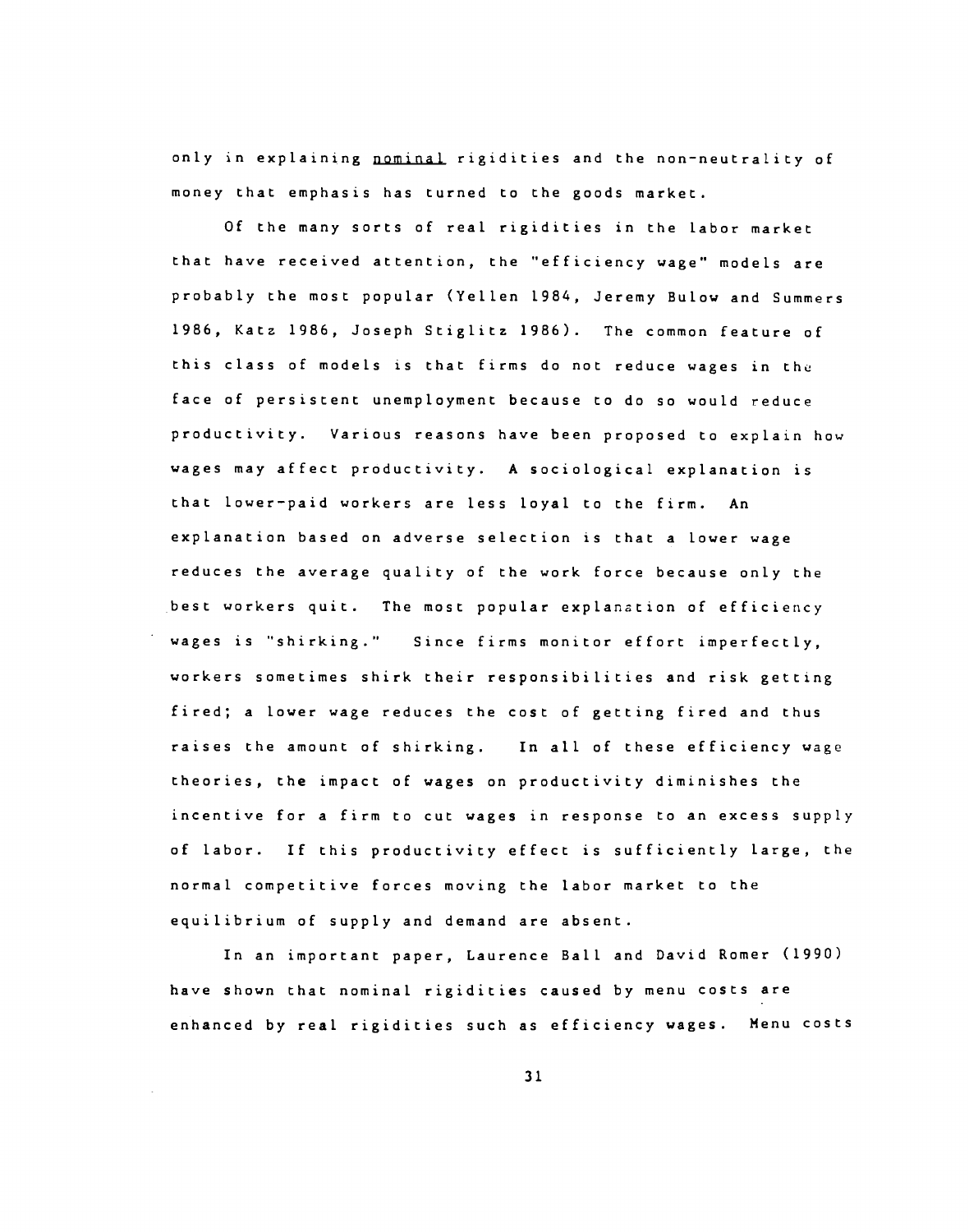prevent prices from falling in response to a reduction in aggregate demand. Rigidity in real wages prevents wages from falling in response to the resulting unemployment. The failure of wages to fall keeps firms' costs high and thus ensures that they have little incentive to cut prices. Hence, although real wage rigidity alone is little help in understanding economic fluctuations because it leads only to classical unemployment and gives no role to aggregate demand, real wage rigidity together with menu costs provide a new and powerful explanation for Keynesian disequilibrium.

#### CONCLUS ION

I began by suggesting that recent developments in macroeconomics are akin to the Copernican revolution in astronomy: immediately they may have little practical value but ultimately they will point the way to a deeper understanding. Perhaps the analogy is too optimistic. Copernicus had a vision not only of what was wrong with the prevailing paradigm, but also of what a new paradigm would look like. In the past decade, macroeconomists have taken only the first step in this process; there remains much disagreement on how to take the second step. It is undoubtedly easier to criticize the state of the art than to improve it.

Yet some developments of the past two decades are now widely accepted. Although some economists still doubt that expectations are rational, and despite the mixed evidence from surveys of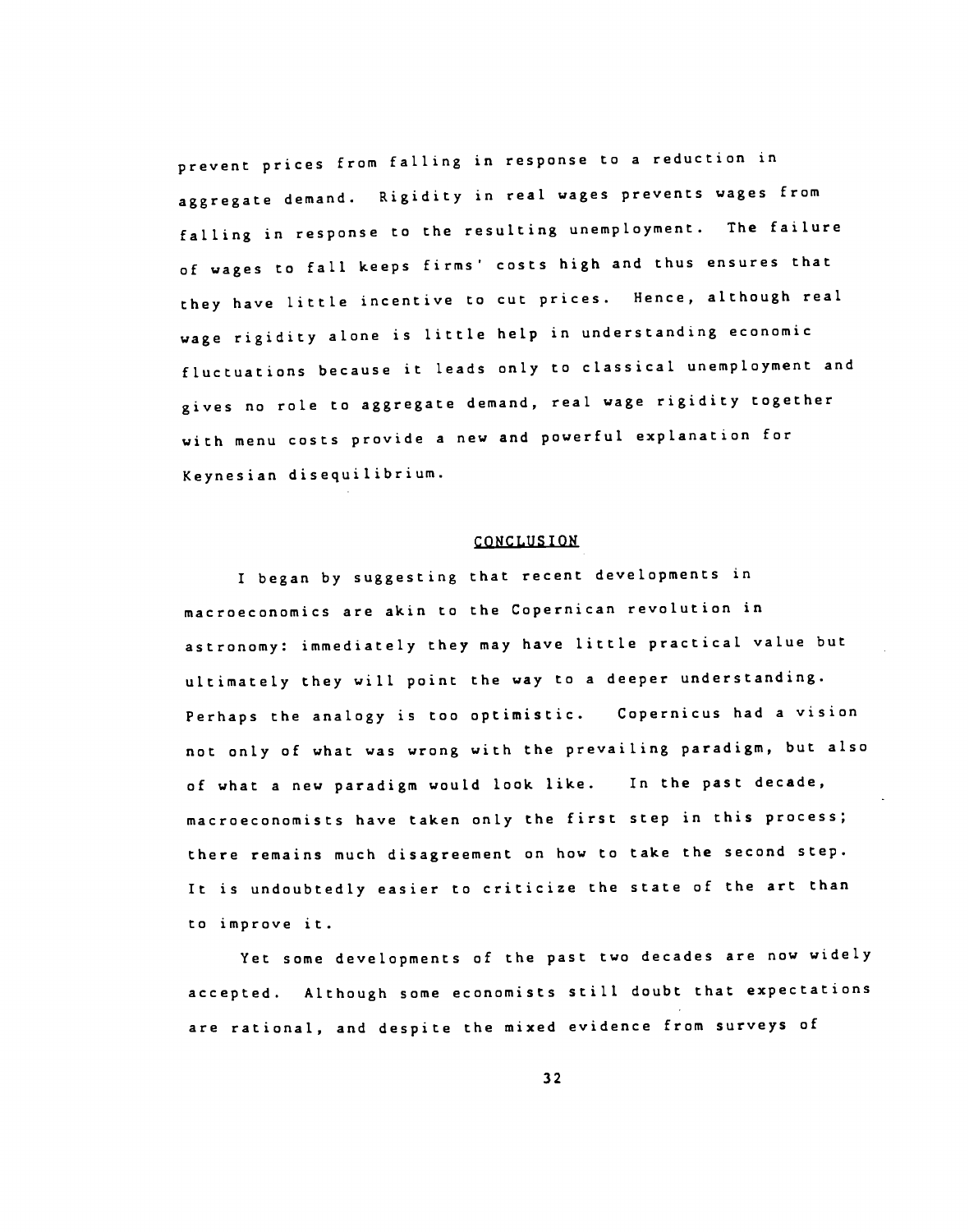expectations, the axiom of rational expectations is as firmly established in economic methodology as the axioms that firms maximize profit and households maximize utility. The debate Over rules versus discretion continues, but time inconsistency is generally acknowledged to be a problem with discretionary policy. Most fundamentally, almost all macroeconomists agree that basing macroeconomics on firm microeconomic principles should be higher on the research agenda than it has been in the past.

On the crucial issue of business cycle theory, however, there appears to be little movement toward a new consensus. The "new classicals" and the "new Keynesians" each have made substantial advances within their own paradigms. To explain economic fluctuations, new classical theorists now emphasize technological disturbances, intertemporal substitution of leisure, and real business cycles. New Keynesian theorists now speak of monopolistic competition, menu costs, and efficiency wages. More generally, the classicals continue to believe that the business cycle can be understood within a model of frictionless markets, while the Keynesians believe that market failures of various sorts are necessary to explain fluctuations in the economy.

Recent developments in macroeconomic theory will ultimately be judged by whether they prove to be useful to applied macroeconomists. The passage of time will make efficiency wages, real business cycles, and the other "breakthroughs" of the past decade less novel. The attention of academic researchers will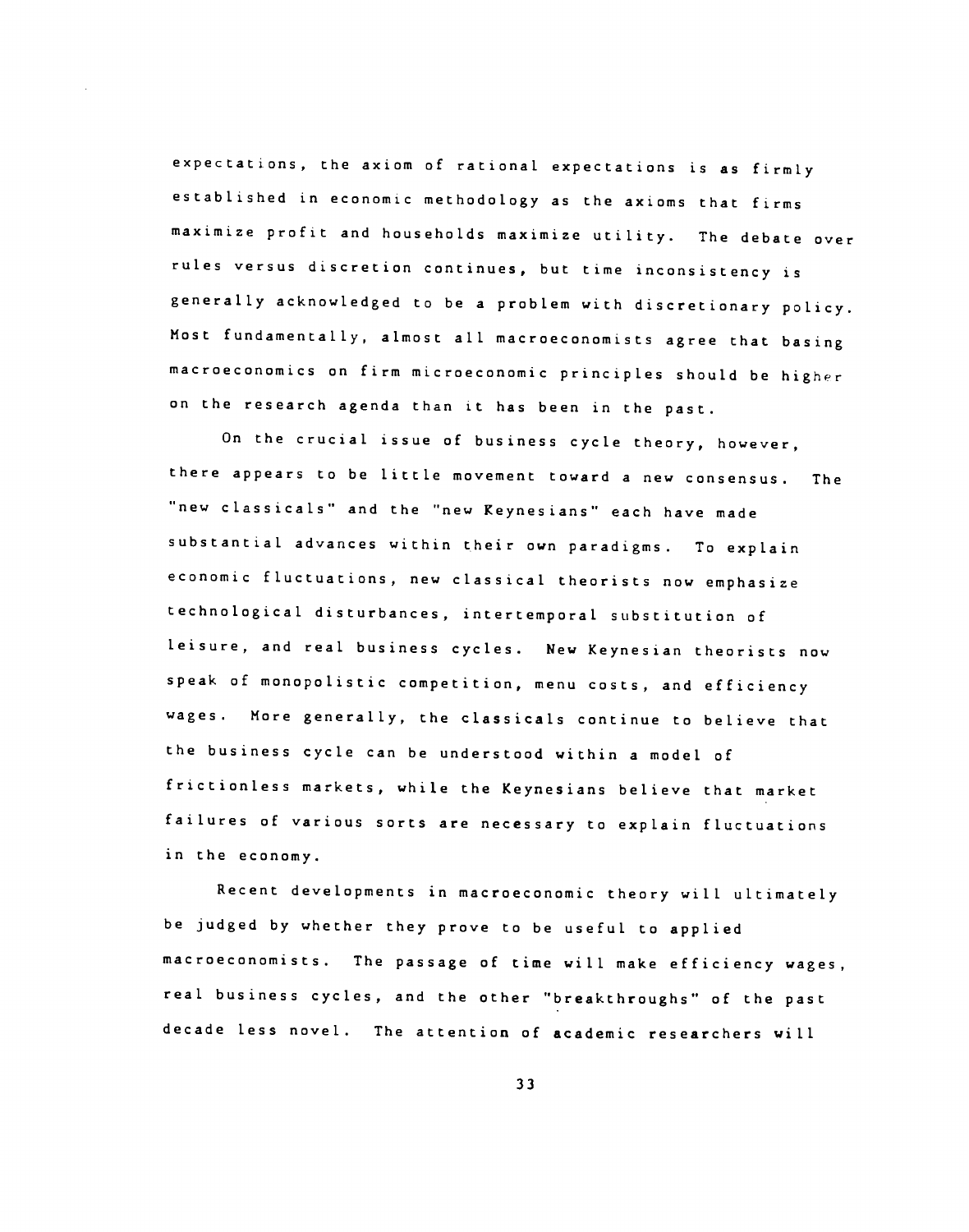surely turn to other topics. Yet it is likely that some of these recent developments will permanently change the way in which economists of all sorts think about and discuss economic behavior and economic policy. Twenty years from now we shall know which of these developments has the power to survive the initial debate and to permeate economists' conceptions of how the world works.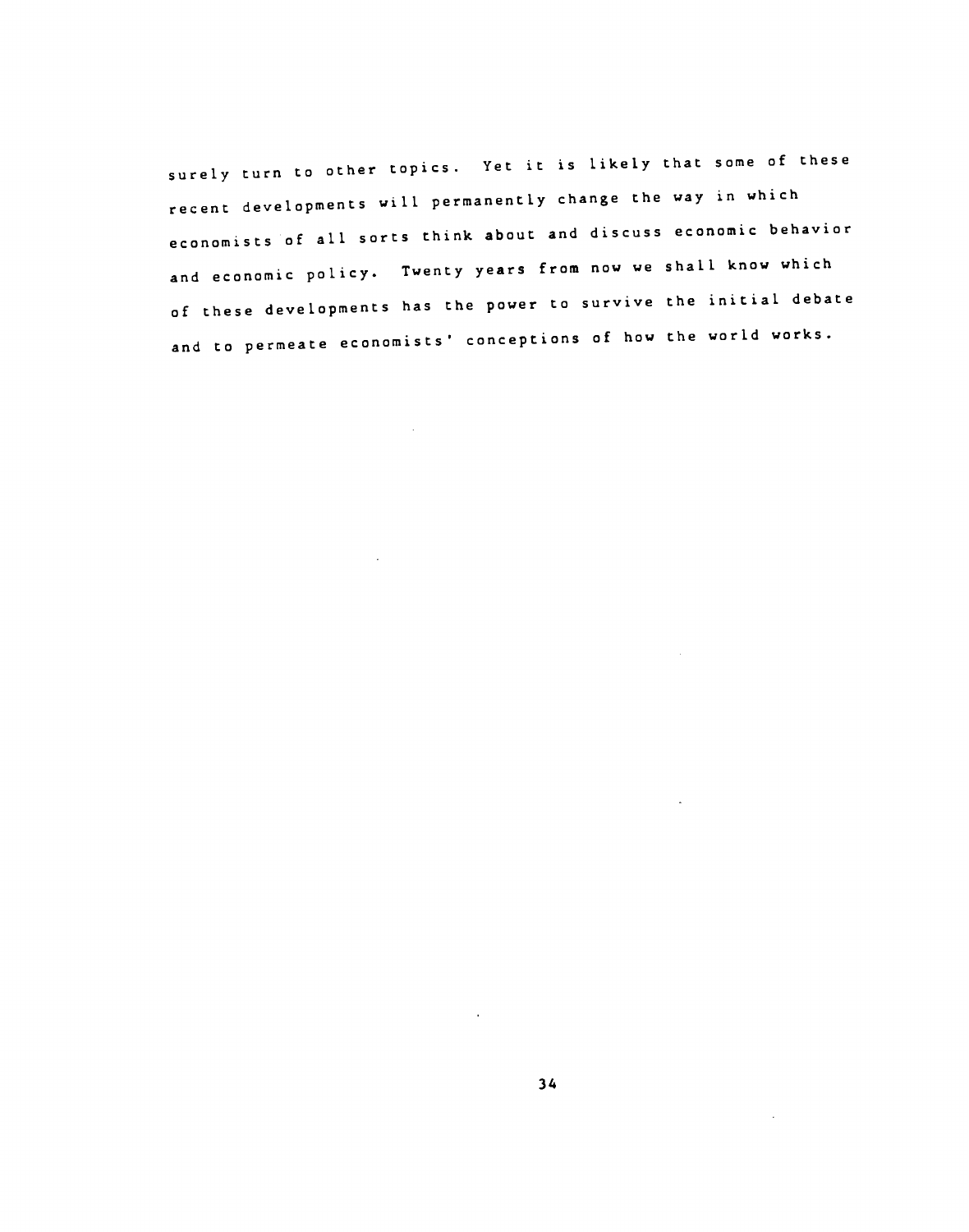#### REFERENCES

- Abraham, Katharine G., and Lawrence F. Katz, "Cyclical Unemployment: Sectoral Shifts or Aggregate Disturbances?" Journal of Political Economy, June 1986, 94, pp. 507-522.
- Akerlof, George, and Janet Yellen, "A Near—Rational Model of the Business Cycle with Wage and Price Inertia," Quarterly Journal of Economics, Supplement 1985, 100, pp. 82 3—838.
- Altonji, Joseph C., "Intertemporal Substitution in Labor Supply: Evidence from Micro Data," Journal of Political Economy, June 1986, Part 2, 94, pp. S176-S215.
- Ball, Laurence, N. Gregory Mankiw, and David Romer, "The New Keynesian Economics and the Output—Inflation Tradeoff," Brookings Papers on Economic Activity, 1988:1, pp. 1—65.
- Ball, Laurence, and David Romer, "Real Rigidities and the Non—Neutrality of Money," Review of Economic Studies, 1990, forthcoming.
- Barro, Robert J., and David B. Gordon, "A Positive Theory of Monetary Policy in a Natural Rate Model," Journal of Political Economy, 1983, 91, pp. 589-610.
- Barro, Robert J., and Herschel I. Grossman, "A General Disequilibrium Model of Income and Employment," American Economic Review, 1971, 61, pp. 82-93.
- Barro, Robert J, and Zvi Hercowitz, "Money Stock Revisions and Unanticipated Money Growth," Journal of Monetary Economics,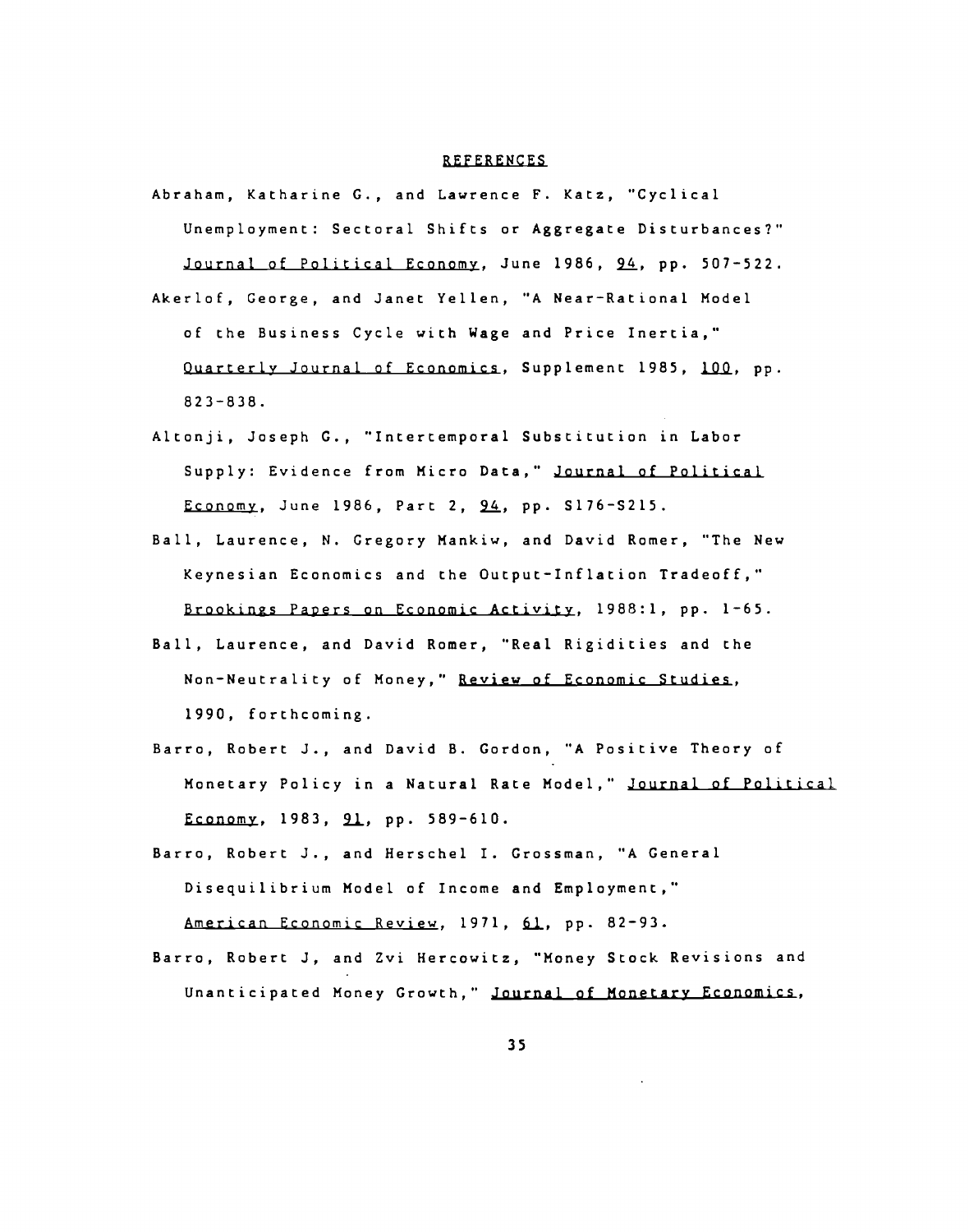April 1980, 6, pp. 257-267.

- Barro, Robert J., and Robert C. King, "Time Separable Preferences and Intertemporal Substitution Models of the Business Cycle," Quarterly Journal of Economics, November 1984, 92, pp. 817—839.
- Benassy, Jean—Pascal, The Economics of Market Disequilibrium, New York: Academic Press, 1982.
- Black, Fischer, Business Cycles and Equilibrium, New York: Basil Blackwell, 1987
- Blanchard, Olivier J., and Nobuhiro Kiyotaki, "Monopolistic Competition and the Effects of Aggregate Demand,"
	- American Economic Review, September 1987, 77, pp. 647-666.
- Bulow, Jeremy I., and Lawrence H. Summers, "A Theory of Dual Labor Markets with Application to Industrial Policy, Discrimination, and Keynesian Unemployment, Journal of Labor Economics, July 1986,  $4$ , pp. 376-414.
- Calvo, Guillermo A., "On Time Consistency of Optimal Policy in a Monetary Economy," Econometrica, 1978, 46, pp. 1411-28.
- Campbell, John Y., and N. Gregory Mankiw, "Consumption, Income, and Interest Rates: Reinterpreting the Time Series Evidence," NBER Macroeconomics Annual, 1989, 4, pp. 185-216.
- Campbell, John Y., and N. Gregory Mankiw, "Permanent Income, Current Income, and Consumption," Journal of Economic and Business Statistics, 1990, forthcoming.
- Carroll, Chris, and Lawrence H. Summers, "Consumption Growth Parallels Income Growth: Some New Evidence," Harvard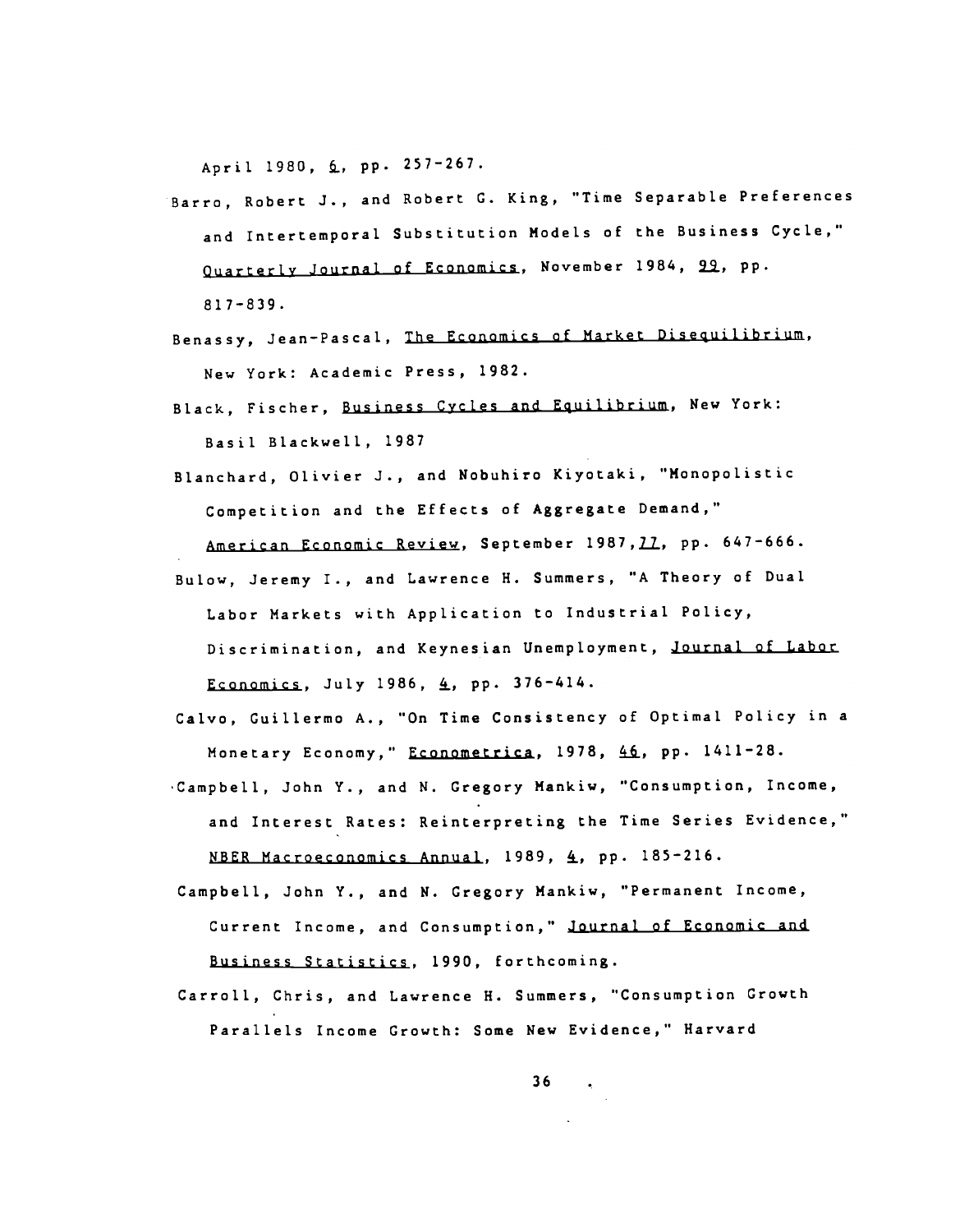University, 1989.

- Cecchetti, Stephen C., "The Frequency of Price Adjustment: A Study of the Newsstand Prices of Magazines," Journal of Econometrics, 1986, 31, pp. 255-274.
- Fischer, Stanley, "Long—term Contracts, Rational Expectations, and the Optimal Money Supply Rule," Journal of Political Economy, February 1977, 85, pp. 191-205.
- Fischer, Stanley, "Dynamic Consistency, Cooperation, and the Benevolent Dissembling Government," Journal of Economic Dynamics and Control, 1980, 2, pp. 93-107.
- Flavin, Marjorie, "The Adjustment of Consumption to Changing Expectations about Future Income," Journal of Political Economy, October 1981, 89, pp. 974-1009.
- Friedman, Milton, "The Role of Monetary Policy," American Economic Review, March 1968, 58, pp. 1-17.
- Gray, Joanna, "Wage Indexation: A Macroeconomic Approach," Journal of Monetary Economics, 1976, 2, pp. 221-235.
- Hall, Robert E., "Stochastic Implications of the Life Cycle-Permanent Income Hypothesis: Theory and Evidence," Journal of Political Economy, April 1978, 86, pp. 971-987.
- Hall, Robert E., and Frederic S. Mishkin, "The Sensitivity of Consumption to Transitory Income: Estimates from Panel Data on Households," Econometrica, March 1982, 50, pp. 461-81. Hicks, John, "Mr. Keynes and the Classics," Econometrica, April

1937, **2**, pp. 147-159.

Katz, Lawrence, "Efficiency Wage Theories: A Partial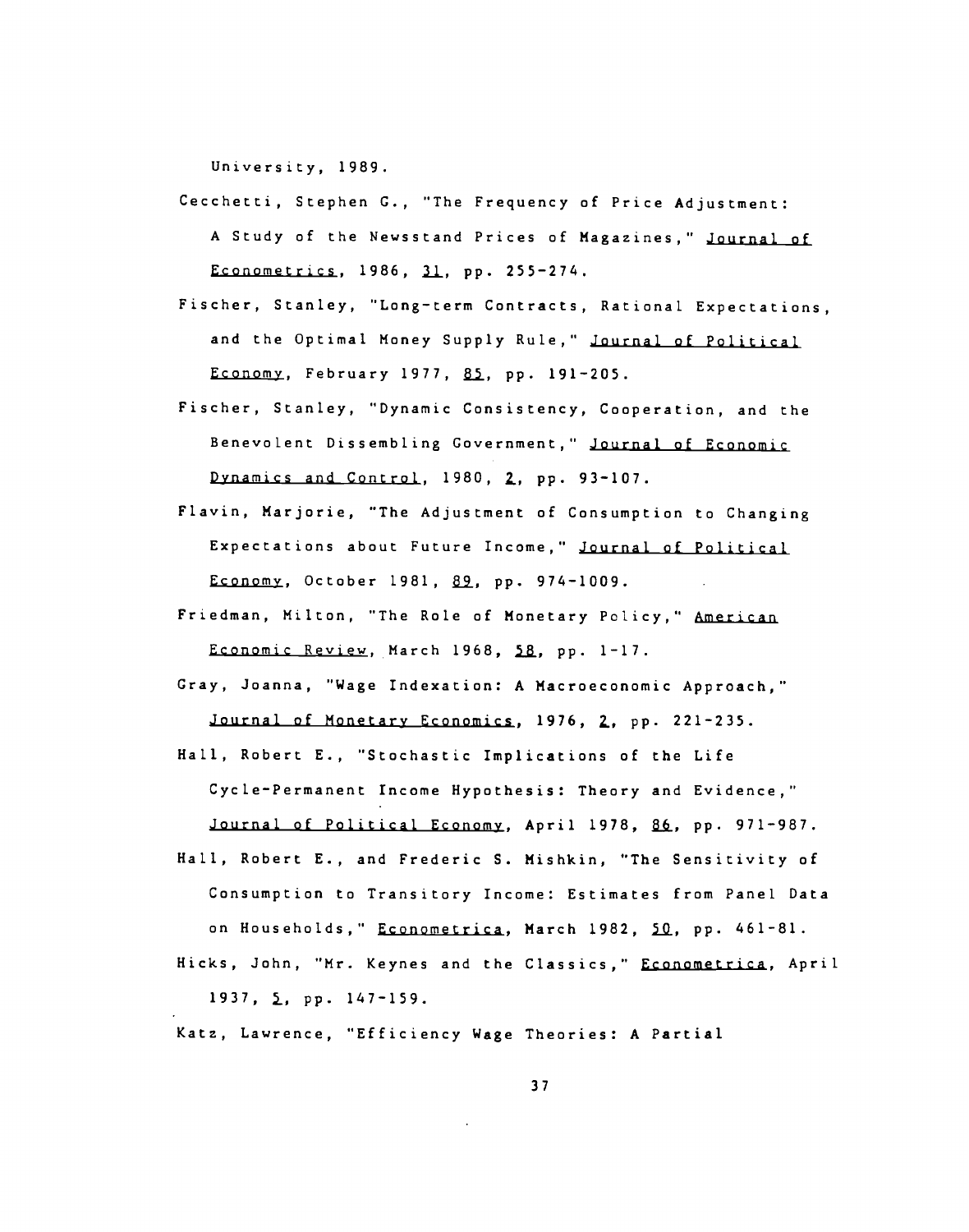Evaluation," NBER Macroeconomics Annual, 1986, 1, pp. 235-276. Keynes, John Maynard, The General Theory of Employment. Interest and Money, London: Macmillan, 1936.

- King, Robert C., and Charles I. Plosser, "Money, Credit, and Prices in a Real Business Cycle," American Economic Review June 1984, 74, pp. 363-380.
- Kydland, Finn E., and Edward C. Prescott, "Rules Rather Than Discretion: The Inconsistency of Optimal Plans," Journal of Political Economy, June 1977, 85, pp. 473-491.
- Lilien, David M., "Sectoral Shifts and Cyclical Unemployment," Journal of Political Economy, August 1982, 20, pp. 777-793.
- Long, John B. Jr., and Charles I. Plosser, "Real Business Cycles," Journal of Political Economy, February 1983, 21, pp. 39—69.
- Lucas, Robert E. Jr., "Expectations and the Neutrality of Money," Journal of Economic Theory, 1972, 4, pp. 103-124.
- Lucas, Robert E. Jr., "International Evidence on Output-Inflation Tradeoffs," American Economic Review, 1973, 61, pp. 326-334.
- Lucas, Robert E., Jr., "Econometric Policy Evaluation: A Critique," Carnegie—Rochester Conference on Public Policy,  $1976, 1, pp. 19-46.$
- Malinvaud, Edmond, The Theory of Unemployment Reconsidered, Oxford: Blackwell, 1977.
- Mankiw, N. Gregory, "Small Menu Costs and Large Business Cycles: A Macroeconomic Model of Monopoly," Quarterly Journal of Economics, May 1985, 100, pp. 529-537.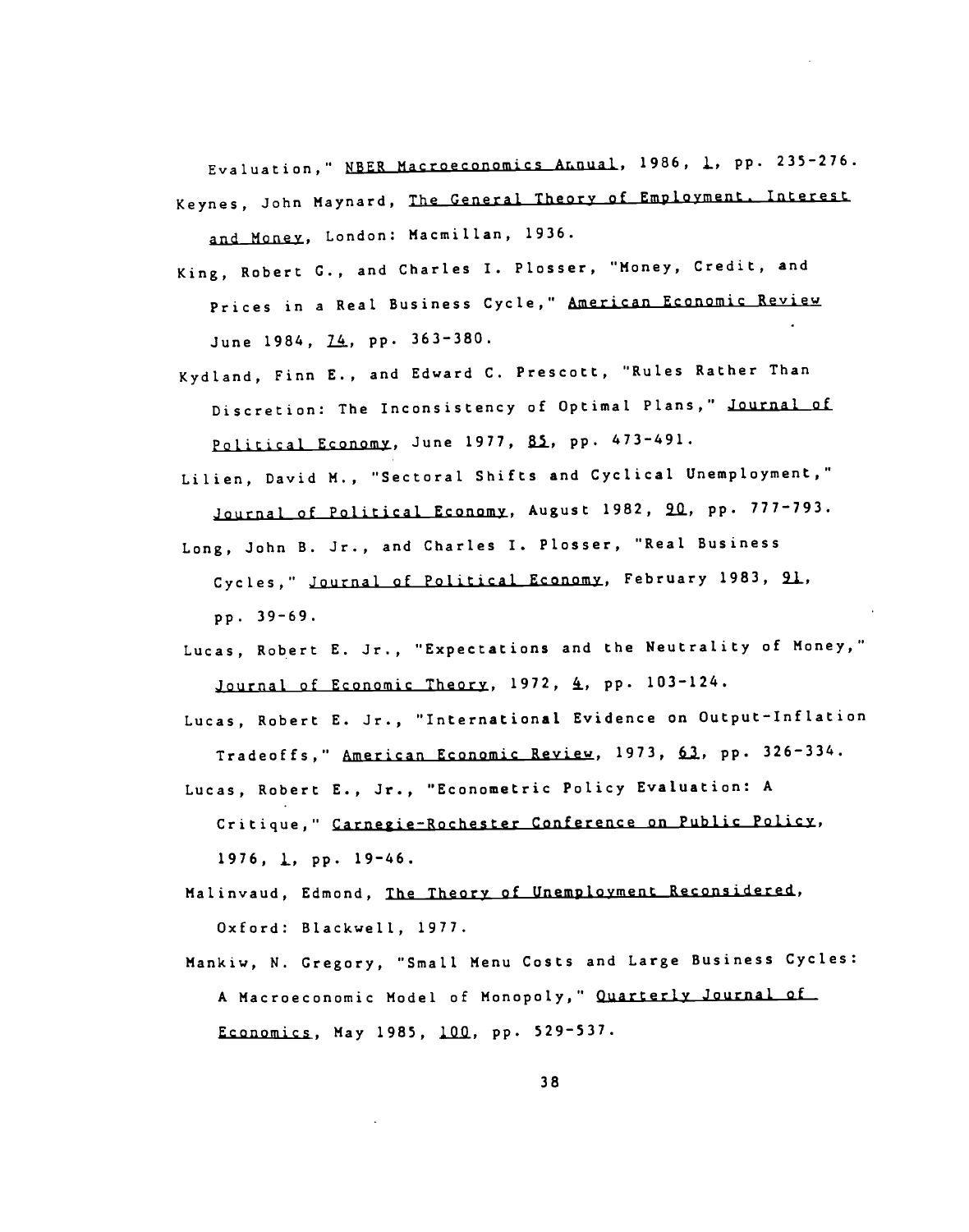- Mankiw, N. Gregory, "Real Business Cycles: A New Keynesian Perspective,' Journal of Economic Perspectives, Summer 1989, , pp. 79—90.
- Mishkin, Frederic S., A Rational Expectations Approach to

Macroeconometrics, Chicago: University of Chicago Press, 1983.

Muellbauer, John, and Richard Portes, "Macroeconomic Models with Quantity Rationing," Economic Journal, 1978, 88, pp. 788-821.

Murphy, Kevin M., and Robert H. Topel, "The Evolution of Unemployment in the United States: 1968—1985,"

NBER Macroeconomics Annual, 1987, Z, pp. 11—58.

- Muth, John F., "Rational Expectations and the Theory of Price Movements," Econometrica, July 1961, 29, pp. 315-335.
- Parkin, Michael, "The Output—Inflation Tradeoff When Prices are Costly to Change," Journal of Political Economy, 1986, pp. 200—224.
- Phelps, Edmund S., "Money Wage Dynamics and Labor Market Equilibrium," Journal of Political Economy, 1968, 76, pp. 687—711.
- Prescott, Edward, "Theory Ahead of Business Cycle Measurement," Carnegie-Rochester Conference on Public Policy, Autumn 1986, pp. 11—44.
- Rotemberg, Julio J., and Garth Saloner, "The Relative Rigidity of Monopoly Pricing," American Economic Review, December 1987, 22, pp. 917-926.
- Sargent, Thomas, and Neil Wallace, "Rational Expectations, the Optimal Monetary Instrument, and the Optimal Money Supply